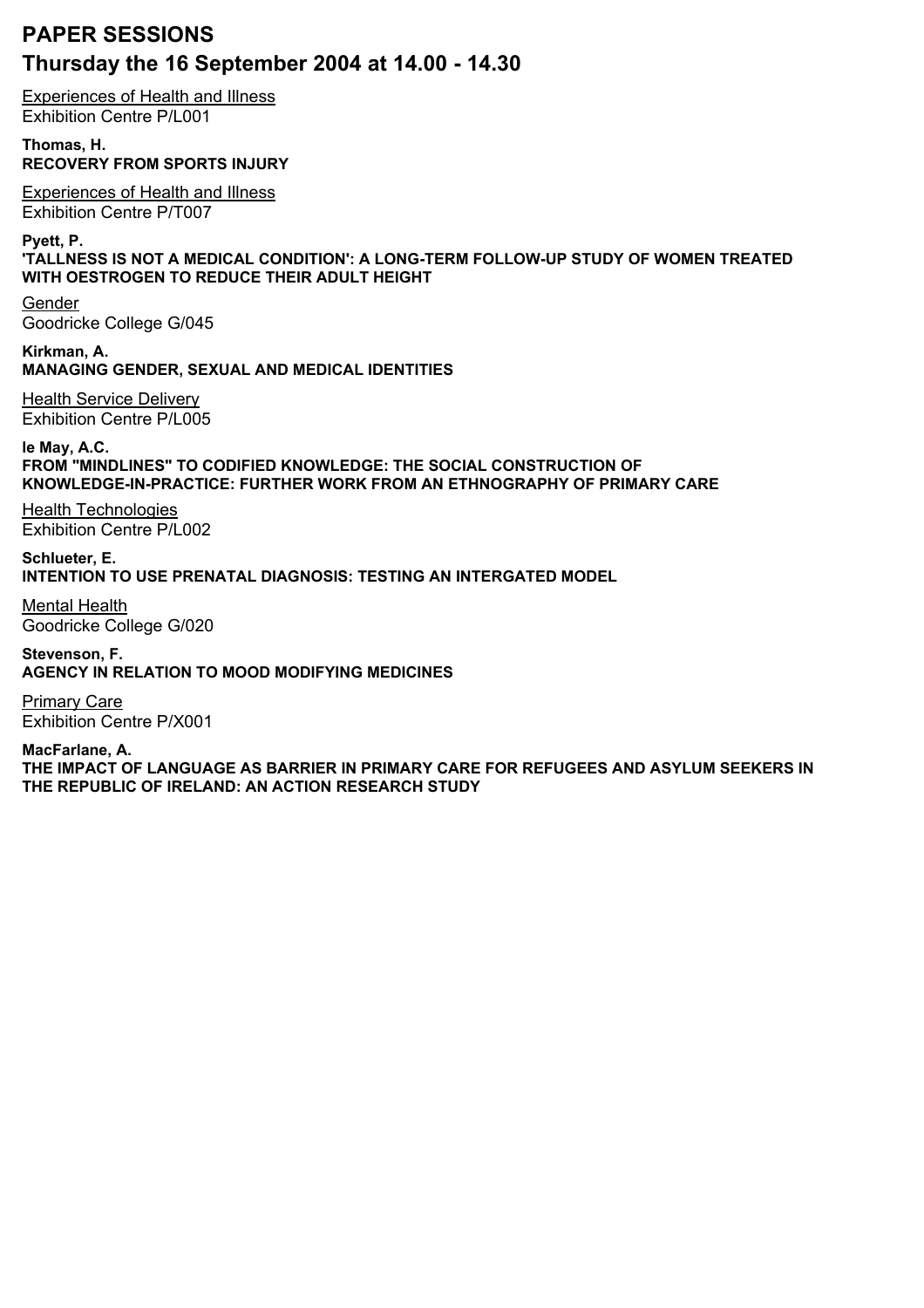## **Thursday the 16 September 2004 at 14.40 - 15.10**

Experiences of Health and Illness Exhibition Centre P/L001

**Vivat, B. "MY CARERS HELP ME KEEP INDEPENDENT"**

Experiences of Health and Illness Exhibition Centre P/T007

**Banner, D.**

**DONE AND DUSTED: WOMEN'S EXPERIENCES OF WAITING FOR CORONARY ARTERY BYPASS SURGERY**

Gender Goodricke College G/045

**Duerden Comeau, T. BRITISH SURGEONS, CANCER DISCOURSE AND CONCEPTUALIZATIONS OF GENDER IN THE NINETEENTH CENTURY**

Health Service Delivery Exhibition Centre P/L005

**Gabbay, J. ORGANISATIONALLY EMBEDDED EVIDENCE: HOW SURGICAL KNOWLEDGE-IN-PRACTICE WAS CONSTRUCTED FROM RESEARCH FINDINGS**

Health Technologies Exhibition Centre P/L002

**Krones, T. PRENATAL AND PREIMPLANTATION GENETIC DIAGNOSIS IN GERMANY- ATTITUDES OF EXPERTS, POTENTIAL PATIENTS AND THE GENERAL POPULATION**

Lifecourse Exhibition Centre P/L006

**Arber, S. OLDER PEOPLE, FOOD AND HEALTH: THE IMPACT OF GENDER AND SOCIAL NETWORKS ON THE QUALITY OF FOOD CONSUMPTION IN LATER LIFE**

Mental Health Goodricke College G/020

**Mitchell, J.D. 'MENTAL HEALTH AND HEART FAILURE: THEORETICAL UTILITY OF A 'SHAME'-BASED INTERACTIONIST APPROACH**

Primary Care Exhibition Centre P/X001

**Sheaff, M. STIMULATING A SOCIOLOGICAL IMAGINATION AMONG HEALTH CARE PROFESSIONALS**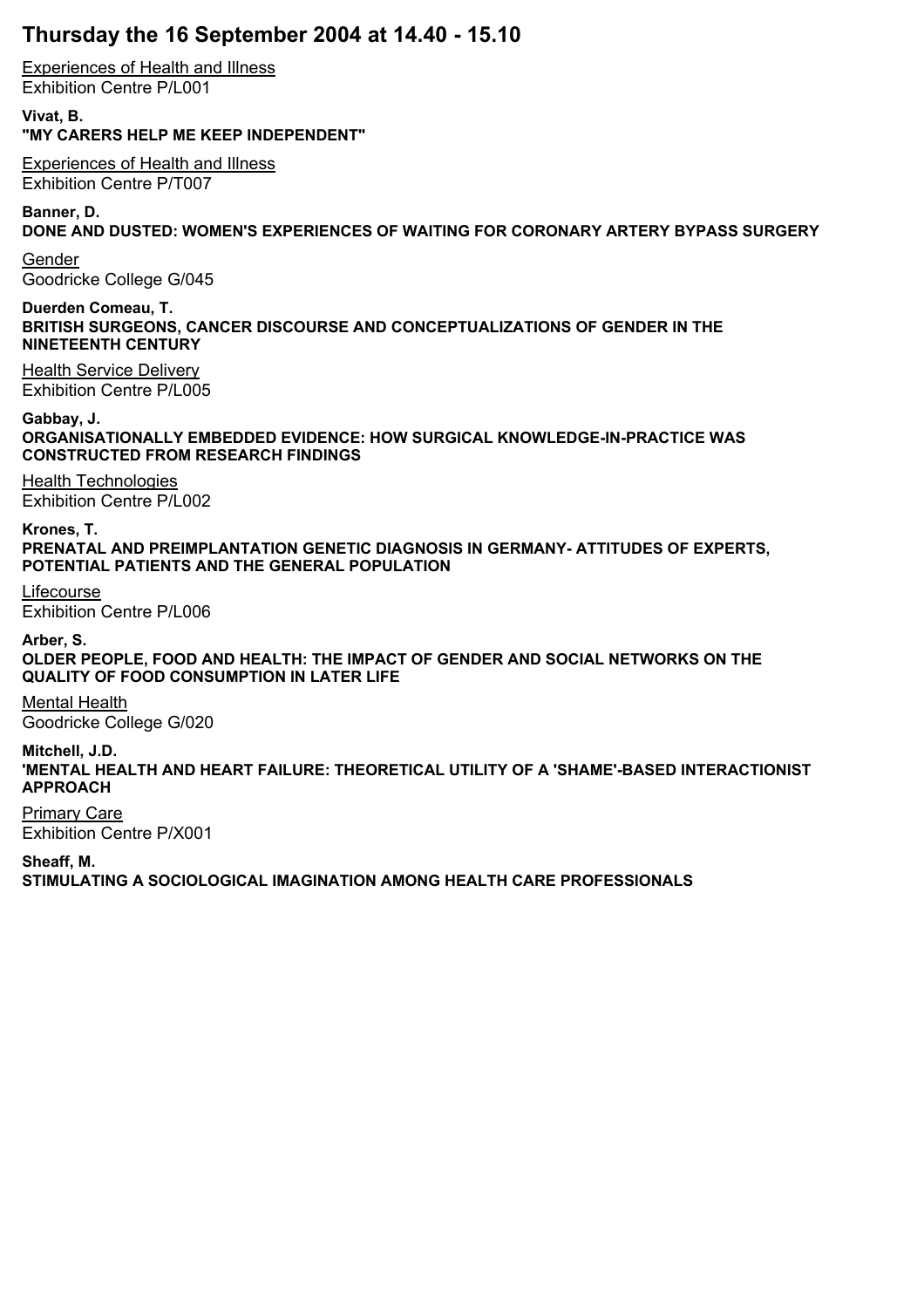## **Thursday the 16 September 2004 at 15.20 - 15.50**

Experiences of Health and Illness Exhibition Centre P/L001

**Rosenfeld, D. A BODY AT REST REMAINS AT REST: MOVEMENT AND MORALITY IN ARTHRITIS NARRATIVES**

Experiences of Health and Illness Exhibition Centre P/T007

**Solbjør, M. CONSTRUCTIONS OF MAMMOGRAPHY SCREENING AMONG LAY FOCUS GROUP PARTICIPANTS: REASONS FOR ACCEPTANCE OF SCREENING PRACTICES**

Gender Goodricke College G/045

**Monaghan, L. BIG HANDSOME MEN, BEARS AND OTHERS: REINTERPRETING FAT MALE EMBODIMENT ONLINE**

Health Service Delivery Exhibition Centre P/L005

**Jenkings, K.N. EQUITABLE INEQUALITY? REFLECTIONS UPON THE CAUSES AND CONSEQUENCES OF ORGANISATIONAL VARIATIONS OF LOCAL SERVICES**

Health Technologies Exhibition Centre P/L002

**Seymour, J. TECHNOLOGY AND NATURAL DEATH: OLDER ADULTS' ACCOUNTS OF HEALTH PRACTICES DURING END OF LIFE CARE**

Lifecourse Exhibition Centre P/L006

**Hoad, P. VOLUNTEER ADVOCACY IN THE CARE OF OLDER PEOPLE**

Mental Health Goodricke College G/020

**Singh, I. MORAL DILEMMAS AND RITALIN RIDDLES**

Primary Care Exhibition Centre P/X001

**Cameron, E. THE CONCEPT OF 'WELL-BEING' - TIRED, DANGEROUS OR PROMISING?**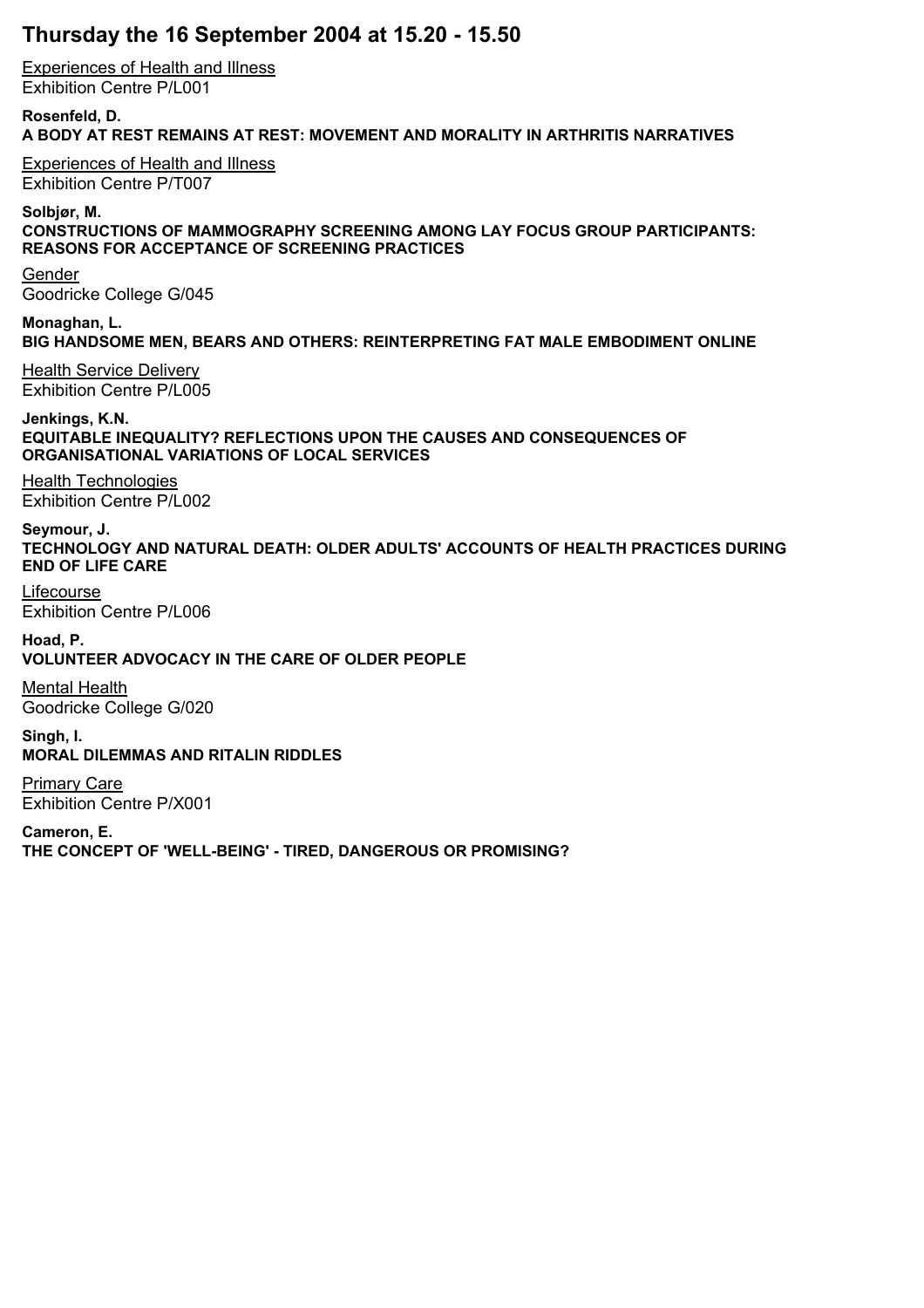## **Thursday the 16 September 2004 at 16.00 - 16.30**

Experiences of Health and Illness Exhibition Centre P/L001

**Greenfield, S. PATIENTS' EXPECTATIONS AND EXPERIENCES OF GUT DIRECTED HYPNOTHERAPY**

Experiences of Health and Illness Exhibition Centre P/T007

**Denny, E. 'MY BODY'S LETTING ME DOWN' LIVING WITH ENDOMETRIOSIS: A PROSPECTIVE STUDY**

Gender Goodricke College G/045

**Backett-Milburn, K. INTERSECTIONS OF HEALTH, WEALTH AND CARING FOR WOMEN IN THEIR FIFTIES**

Health Service Delivery Exhibition Centre P/L005

**Kelly, M.J. ROLES AND RESPONSIBILITIES: ORGANISATION OF HEALTHCARE IN INTERVIEW ACCOUNTS OF THE DEATH OF A SPOUSE**

Health Technologies Exhibition Centre P/L002

**Reventlow, S. THE VISIBILITY OF THE INVISIBLE. THE BONE SCAN, OSTEOPOROSIS AND WOMEN'S BODILY EXPERIENCES** Lifecourse

Exhibition Centre P/L006

**Ballard, K.D. IF YOU CAN'T BEAT IT, WHY BOTHER TRYING? WOMEN'S EXPERIENCES OF AGEING DURING MIDLIFE AND THEIR USE OF AGE-RESISTING ACTIVITIES**

Mental Health Goodricke College G/020

**Edwards, E. EXPERIENCE OF STIGMA IN WOMEN WITH SEVERE POSTNATAL ILLNESS**

Primary Care Exhibition Centre P/X001

**Hiscock, J.**

**A TYPOLOGY OF GP APPROACHES TO PATIENTS' RETURN TO WORK AFTER A PERIOD OF SICKNESS ABSENCE**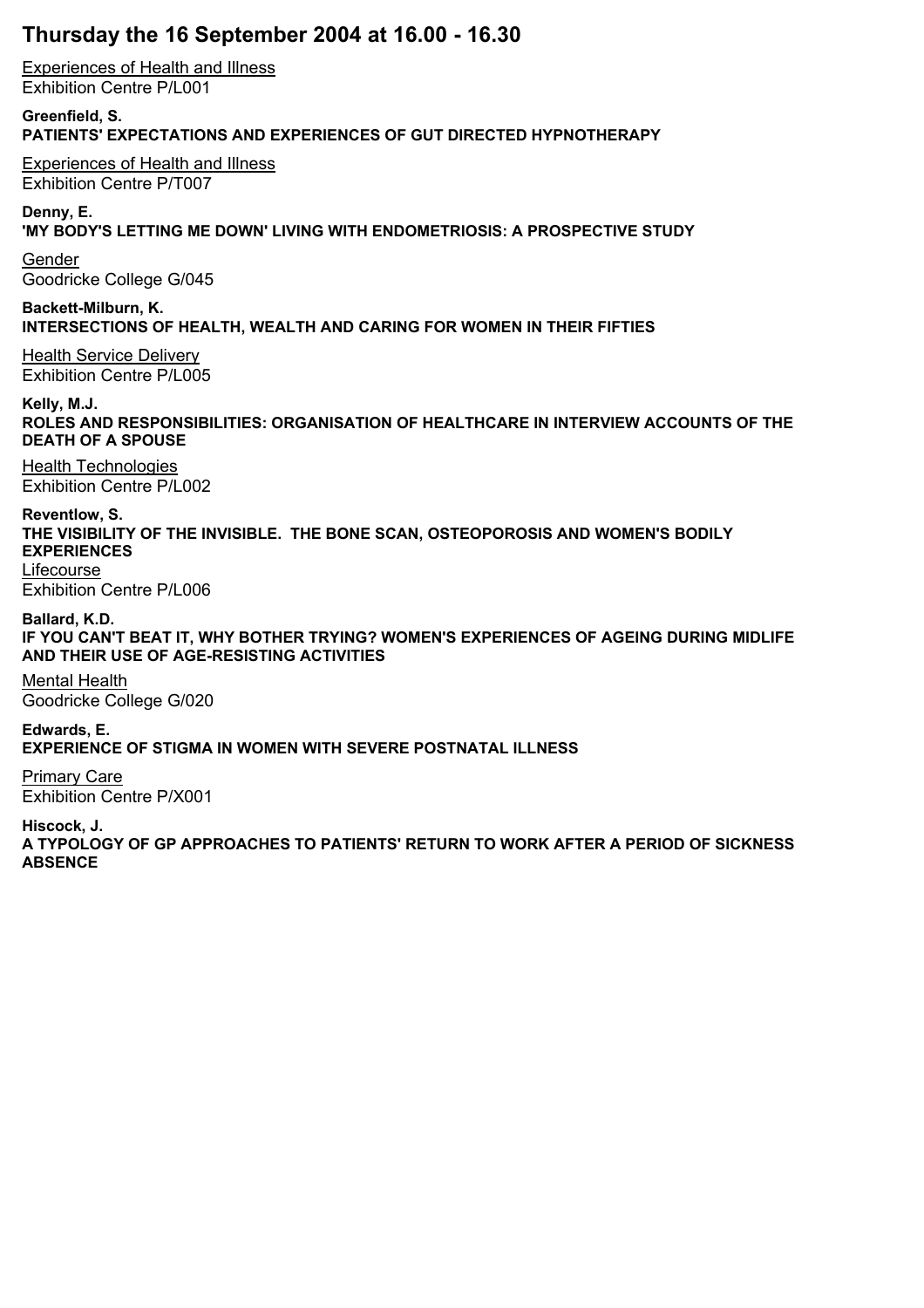### **Thursday the 16 September 2004 at 16.40 - 17.10**

Experiences of Health and Illness Exhibition Centre P/L001

**Barnes, M.C. AN OUTBREAK OF OCCUPATIONAL ASTHMA; MAKING SENSE OF SYMPTOMS BEFORE AN OFFICIAL DIAGNOSIS**

Experiences of Health and Illness Exhibition Centre P/T007

**Østerlie, W. SCREENING EXPERIENCES AMONG NORWEGIAN WOMEN INVITED FOR BONE MASS DENSITY MEASUREMENT**

Gender Goodricke College G/045

**Lorimer, K. COMMUNITY BASED APPROACH TO SCREENING YOUNG MEN AND WOMEN FOR CHLAMYDIA TRACHOMATIS** Health Service Delivery Exhibition Centre P/L005

**Arber, A.**

**BUILDING REPTUTATION: THE SIGNIFICANCE OF PAIN TALK IN HOSPICE AND PALLIATIVE CARE TEAM MEETINGS**

Health Technologies Exhibition Centre P/L002

**Secker, J. THEORIES OF CHANGE: WHAT WORKS IN IMPROVING HEALTH IN MID LIFE**

Lifecourse Exhibition Centre P/L006

**Martin, W. RISK, HEALTH AND IMAGES OF AGEING: POSSIBILITIES AND DILEMMAS OF DEVELOPING A VISUAL METHODOLOGY**

Mental Health Goodricke College G/020

**Richman, J. LISTENERS: INMATE CARE WORKER IN HMP AND SUICIDE POLICIES**

Primary Care Exhibition Centre P/X001

**Meerabeau, E. 'A LOT OF THESE THINGS ARE GOOD IN THEORY': IMPLEMENTING RESEARCH GOVERNANCE IN PRIMARY CARE**

### **Thursday the 16 September 2004 at 17.20 - 18.05**

Plenary Exhibition Centre P/X001

**Conrad, P. THE SHIFTING ENGINES OF MEDICALIZATION**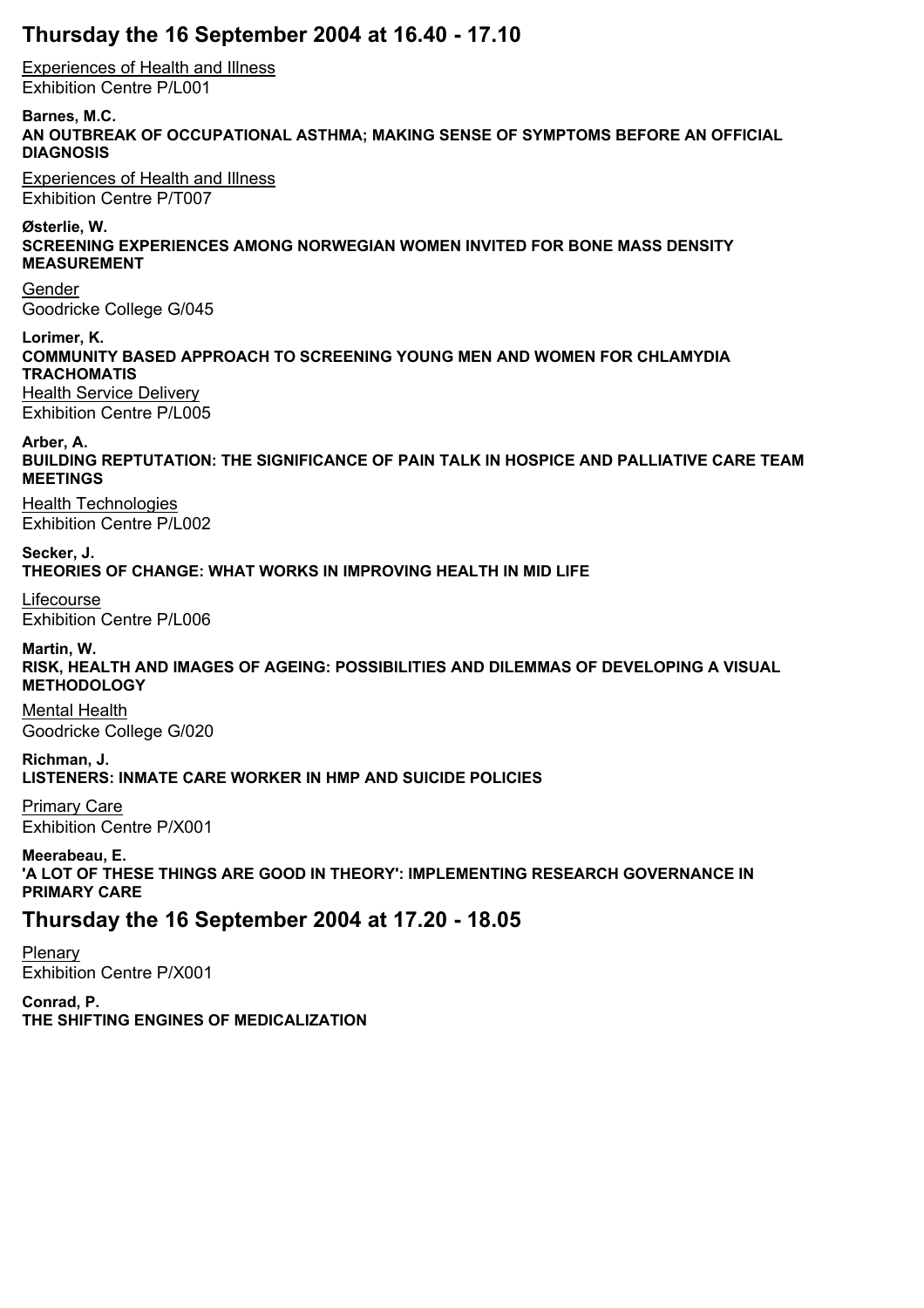### **Thursday the 16 September 2004 at 18.30 - 19.30**

Workshop Exhibition Centre P/L001

#### **PUBLISHING WORKSHOP**

### **Friday the 17 September 2004 at 09.00 - 09.30**

Experiences of Health and Illness Exhibition Centre P/L001

**Collin, J. PRESCRIPTION DRUGS USE AND THE ELDERLY: THREE METAPHORS**

Health Service Delivery Exhibition Centre P/L005

**Ehrich, K. TRUST AND TELLING: 'CULTURAL' ISSUES FOR STAFF REPORTING CONCERNS ABOUT COLLEAGUES IN THE NHS**

Health Technologies Exhibition Centre P/L002

**Ward, K.J.**

**'EXPERT PATIENTS', PHARMACEUTICALS AND THE MEDICAL MODEL OF WEIGHT LOSS: THE CASE OF XENICAL AND THE INTERNET**

Lay/Professional Interface Exhibition Centre P/T007

**Blackshaw, T. FATHER -IDENTIES WITHIN THE UNITED KINGDOM PROTO-MIDWIFERY AND MIDWIFERY DISCOURSE: AN ARCHAEOLOGY OF MIDWIFERY KNOWLEDGE (1887-2000)**

Mental Health Goodricke College G/020

**Lester, H. "LISTEN TO MY MADNESS": DEVELOPING A SOCIAL MODEL OF DISTRESS AND MADNESS**

Methods Exhibition Centre P/L006

**Shaw, M. PHOTOGRAPHING LIFE IN BRITAIN: A WORK IN PROGRESS**

Reproductive and Sexual Health Exhibition Centre P/T111

**Pollard, K. HOW DOES THE MOTIVATION OF DIRECT-ENTRY STUDENT MIDWIVES RELATE TO CURRENT DISCOURSES IN MIDWIFERY?**

Risk Exhibition Centre P/X001

**Flynn, R. KNOWING THE UNKNOWN: ISSUES IN THE PUBLIC PERCEPTION OF RISK**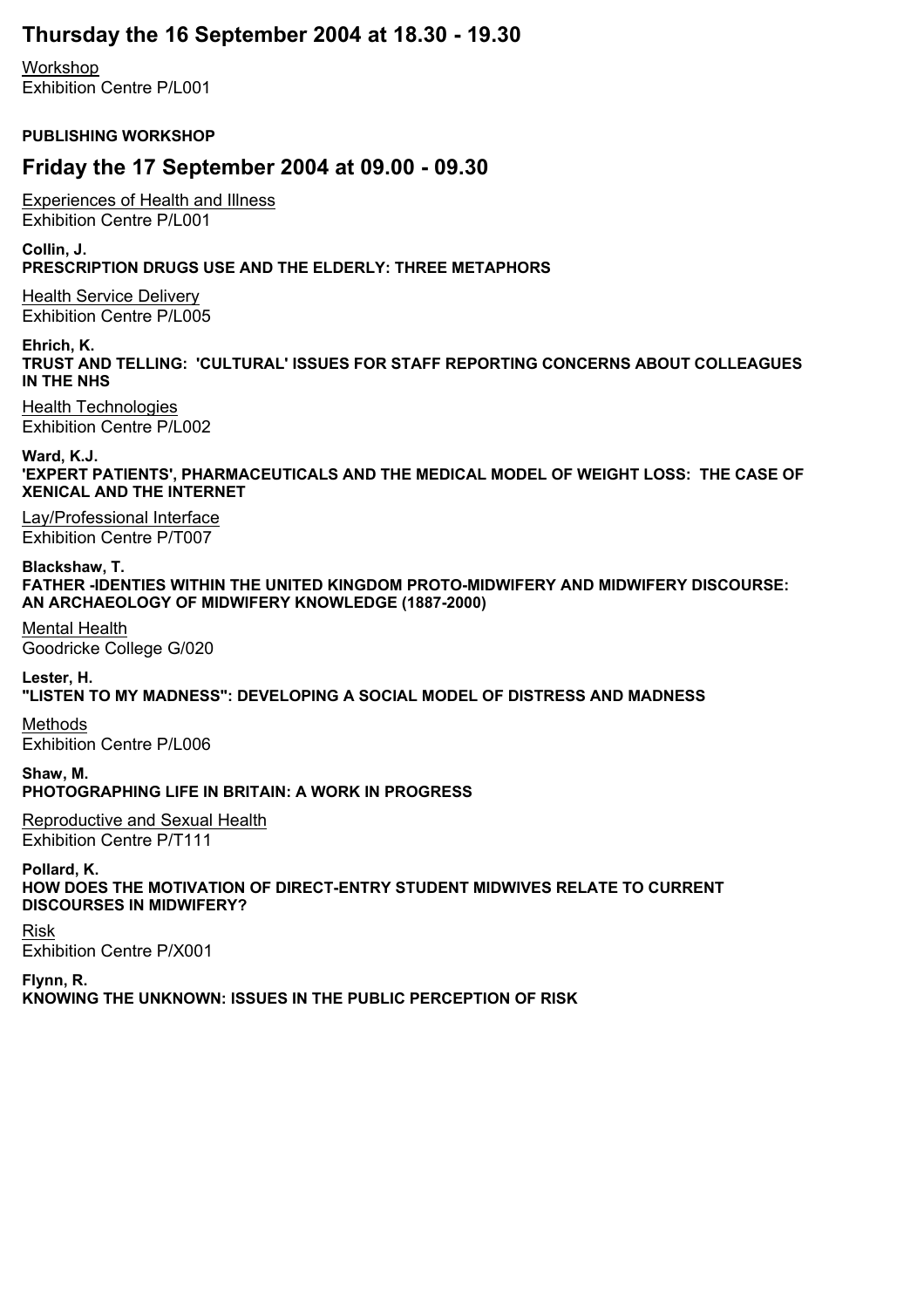# **Friday the 17 September 2004 at 09.35 - 10.05**

**Cancer** Goodricke College G/045

**Tritter, J. MORE SOCIAL THAN PSYCHO: TENSIONS IN THE DEVELOPMENT OF A SOCIOLOGY OF CANCER**

Experiences of Health and Illness Exhibition Centre P/L001

**Sointu, E. IN SEARCH OF WELLBEING**

Health Service Delivery Exhibition Centre P/L005

**Leeson, J. HOW ARE MEETINGS USED FOR INTERPROFESSIONAL COLLABORATION BY CHILD DEVELOPMENT TEAMS?** Health Technologies Exhibition Centre P/L002

**Underland, G. TO USE, OR NOT TO USE... HEALTH PROFESSIONS ATTITUDES TOWARDS HEALTH INFORMATICS**

Lay/Professional Interface Exhibition Centre P/T007

**Solvang, P. THE SOCIAL SIGNIFICANCE OF MEDICALISATION: CASE DYSLEXIA**

Mental Health Goodricke College G/020

**Vrecko, S. ADDICTION IS A DISEASE OF THE BRAIN -- ISN'T IT?**

Methods Exhibition Centre P/L006

**Pearce, M.D. THE OUT- PATIENT CONSULTATION: EXPECTATIONS, INCIDENCES AND REFLECTIONS**

Reproductive and Sexual Health Exhibition Centre P/T111

**Stewart, M. SANITISED THROUGH WORD AND DEED: VAGINAL EXAMINATION AND MIDWIVES' DISCOMFORT**

Risk Exhibition Centre P/X001

**Potts, L.**

**'YOU'RE BARKING UP THE WRONG TREE!' WHAT WILL SHIFT THE DOMINANT MEDICAL PARADIGM OF BREAST CANCER CAUSATION?**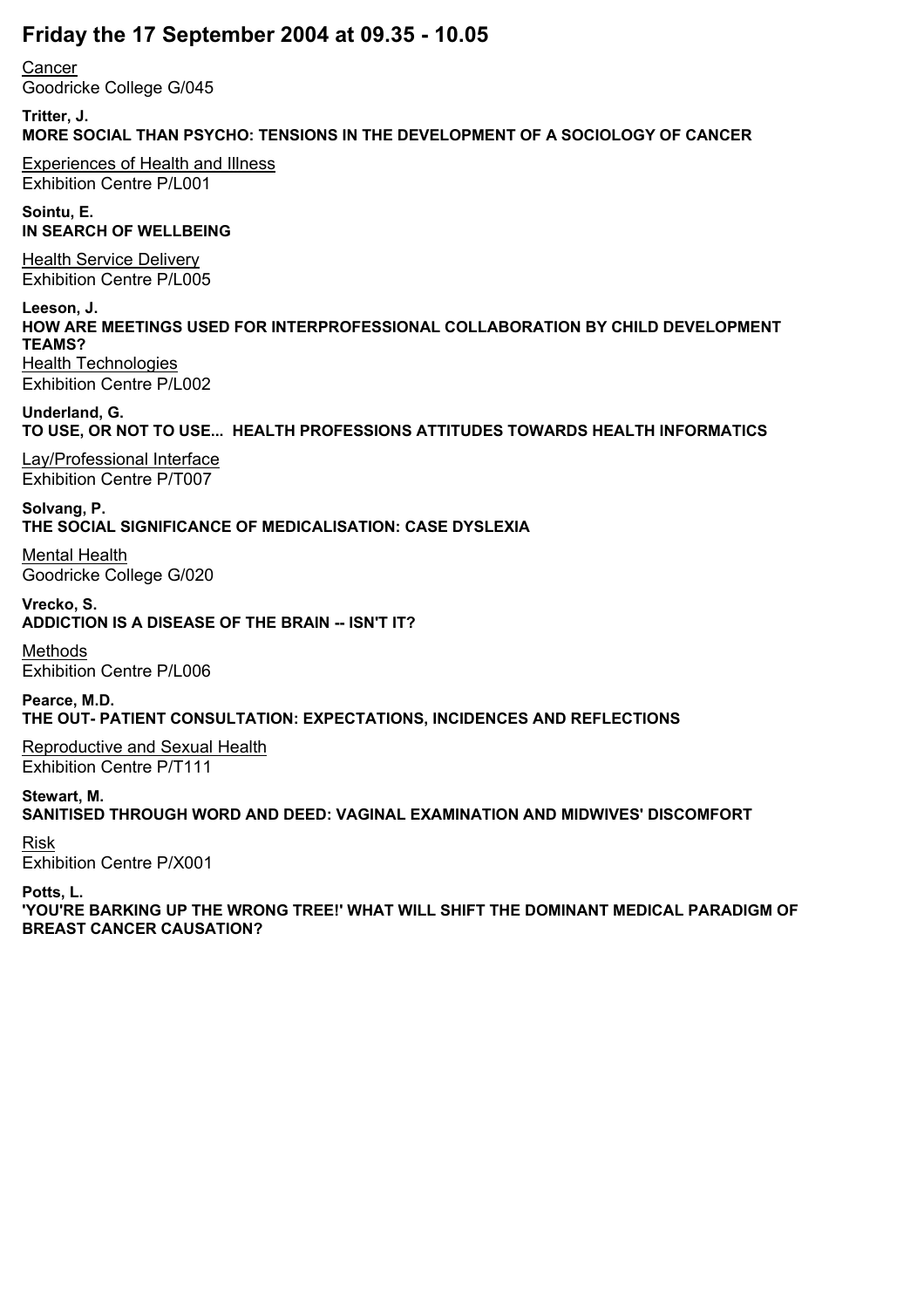# **Friday the 17 September 2004 at 10.10 - 10.40**

**Cancer** Goodricke College G/045

**Kendall, M. DIFFICULT TIMES: PATIENT AND CARER ACCOUNTS OF OUT-OF-HOURS PALLIATIVE CARE SERVICES**

Experiences of Health and Illness Exhibition Centre P/L001

**Ocloo, J. MEDICAL HARM AND PATIENT EMPOWERMENT: SOME 'CRITICAL' PERSPECTIVES**

Health Service Delivery Exhibition Centre P/L005

**Drennan, V. ARE DOCTORS DOMINANT OR NURSES SUBSERVIENT IN LOCAL NHS DECISION MAKING BODIES?**

Health Technologies Exhibition Centre P/L002

**Heaven, B. DECISION AIDS AND DOCTOR/PATIENT INTERACTION IN CONSULTATIONS AIMED AT SHARED-DECISION MAKING**

Lay/Professional Interface Exhibition Centre P/T007

**Sanders, T. USE OF SCIENTIFIC EVIDENCE IN HEART FAILURE: ASSESSING THE IMPACT ON PATIENT PARTICIPATION**

Mental Health Goodricke College G/020

**Cresswell, M. IS THERE A CONTINUUM OF SELF-HARMING BEHAVIOURS?**

Methods Exhibition Centre P/L006

**Illingworth, N. EXPLORING THE BODY: GENDERED EMBODIMENT AND THE TIME OF INFERTILITY**

Reproductive and Sexual Health Exhibition Centre P/T111

**Kingdon, C. EVIDENCE FOR CHOOSING CAESAREAN SECTION ON TRIAL**

Risk Exhibition Centre P/X001

**Cotton, A. WOMEN STEALING FOR DRUGS MONEY: INVINCIBILITY OR RECKLESS RISK TAKING?**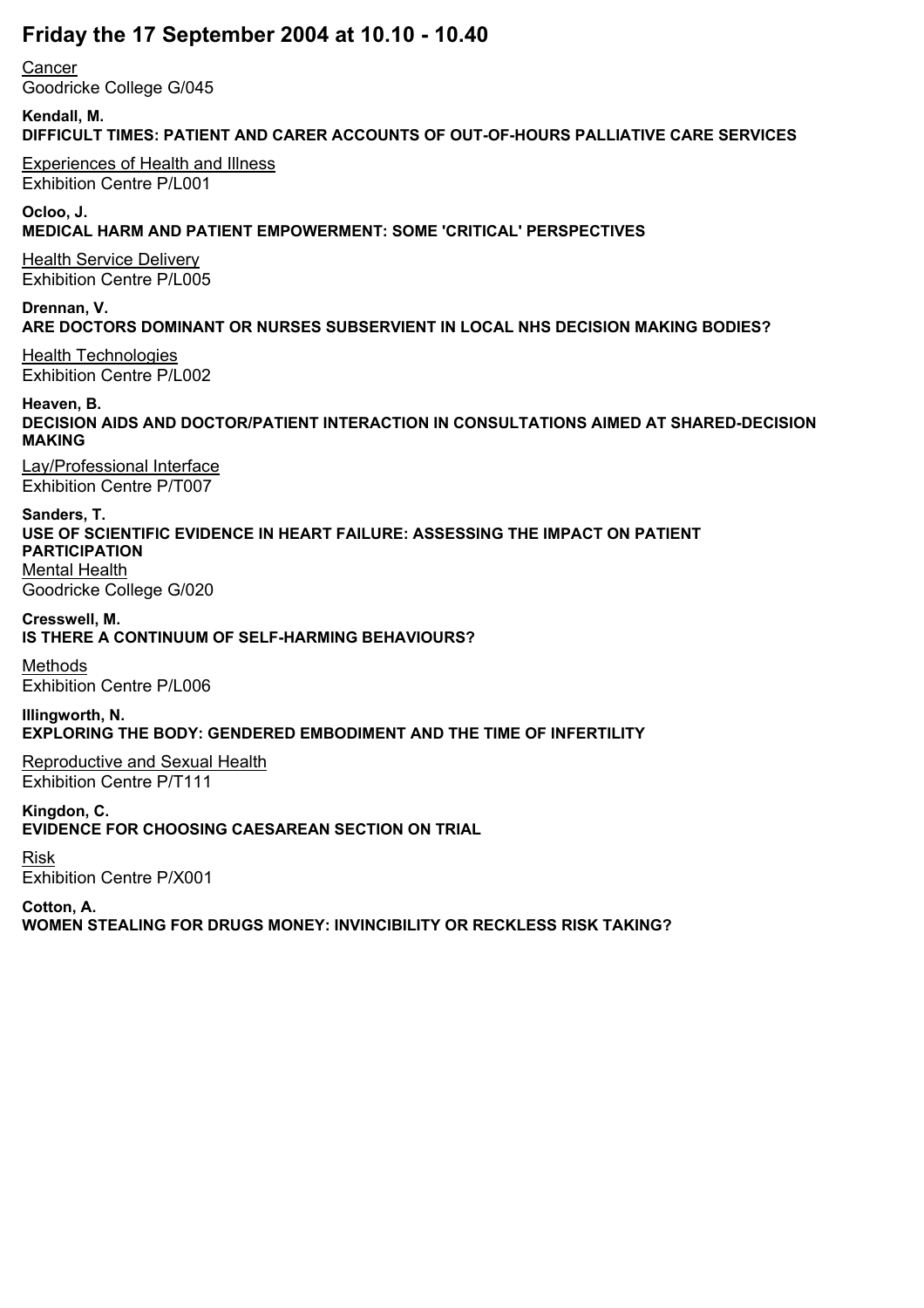### **Friday the 17 September 2004 at 10.45 - 11.15**

**Cancer** Goodricke College G/045

# **Leydon, G.**

**COMMUNICATING IN OUTPATIENT ONCOLOGY CONSULTATIONS: THE GOOD, THE BAD AND THE UNCERTAIN** Experiences of Health and Illness

Exhibition Centre P/L001

#### **Chapple, A. STIGMA, SHAME AND BLAME: A QUALITATIVE STUDY OF PEOPLE WITH LUNG CANCER**

Health Service Delivery Exhibition Centre P/L005

**Meyer, J. PATIENT ADVICE AND LIAISON SERVICES (PALS): LIFE IN THE FRONTIERLAND OF NHS CULTURE**

Health Technologies Exhibition Centre P/L002

**Waring, J. THE TRANSIENT CONSTRUCTION OF MEDICAL ERROR**

Lay/Professional Interface Exhibition Centre P/T007

**Somerville, C. PATHWAYS TO DIAGNOSIS: MAKING SENSE OF PATIENTS' DESCRIPTIONS OF CHEST PAIN**

Mental Health Goodricke College G/020

**Speed, E. DISCOURSES OF MENTAL HEALTH AND AGENCY**

Methods Exhibition Centre P/L006

**Savy, P. BETWEEN LYLA AND I: WRITING A WORDLESS OTHER**

Reproductive and Sexual Health Exhibition Centre P/T111

**Liljeroth, P. FEAR OF CHILDBIRTH IN THE OBSTETRIC DISCOURSE IN FINLAND AND SWEDEN: ACTIVE OR REACTIVE REDEFINITION?**

Risk Exhibition Centre P/X001

**Reventlow, S. MAKING SENSE OF BIOMEDICAL EXPLANATIONS OF DISEASE AND HEALTH RISKS. METAPHORICAL PROJECTIONS AND WOMEN'S COMPREHENSION OF OSTEOPOROSIS.**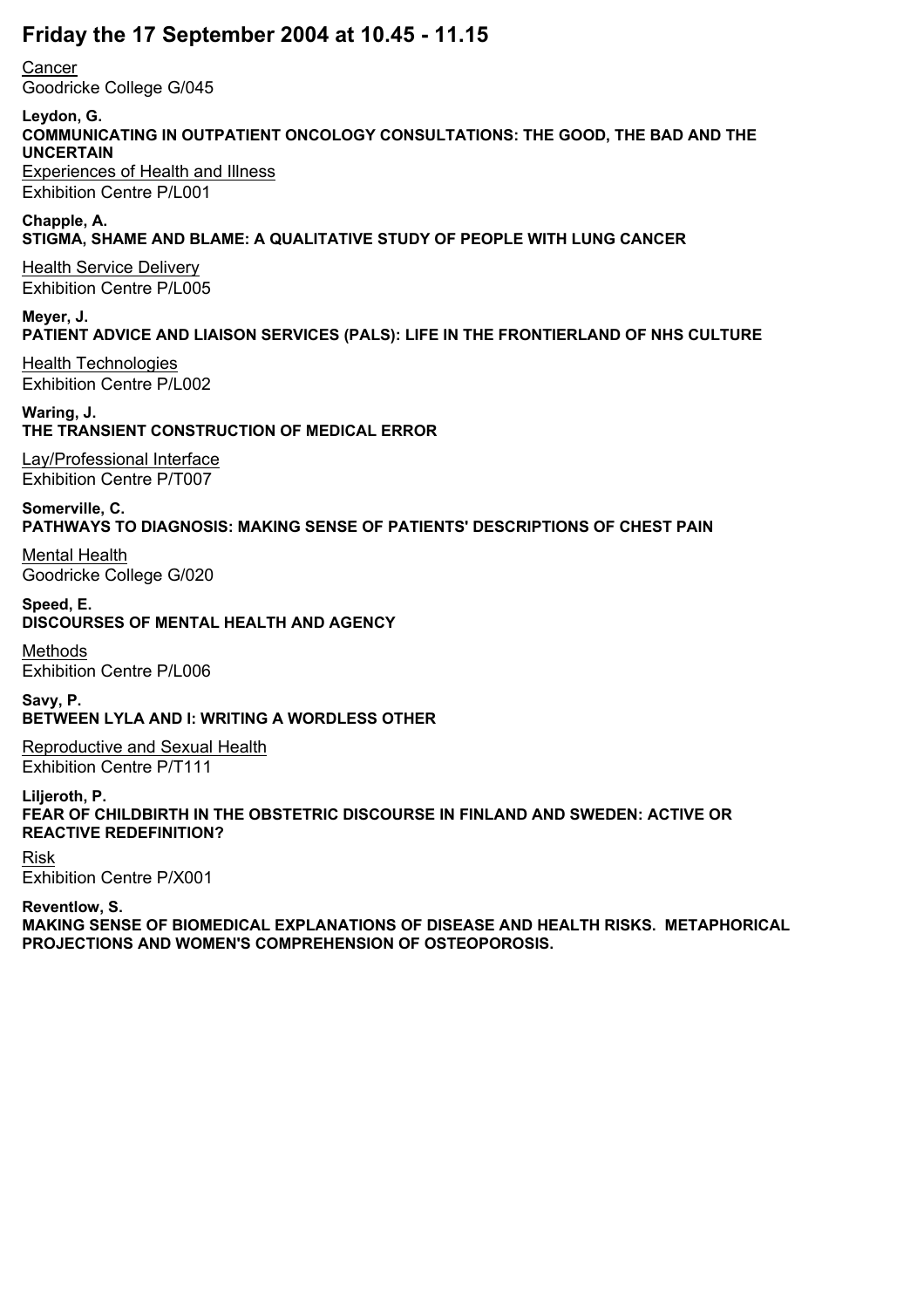## **Friday the 17 September 2004 at 11.20 - 11.50**

**Cancer** Goodricke College G/045

**Harrow, A. KEEPING POSITIVE: NEGOTIATING CONFLICTING 'SCRIPTS'**

Experiences of Health and Illness Exhibition Centre P/L001

**Bridgens, R. SANGUINITY OR BITTERNESS? : NARRATIVES OF POLIO AND POSTPOLIO SYNDROME**

Health Service Delivery Exhibition Centre P/L005

**Hindmarsh, J. DENTAL TRAINING IN ACTION**

Health Technologies Exhibition Centre P/L002

**Nettleton, S. "I AM WARY. I DON'T JUST BELIEVE EVERYTHING I READ THERE. BUT THEN SOME PEOPLE DO": AN ANALYSIS OF ACCOUNTS OF INTERNET USE FOR HEALTH**

Lay/Professional Interface Exhibition Centre P/T007

**Bendelow, G. BREAST CANCER AND CAM'S: CHALLENGING BIOMEDICINE OR PALLIATIVE ONCOLOGY?**

Mental Health Goodricke College G/020

**Kendall, K. WHO IS RESPONSIBLE AND WHO IS IN CONTROL? PATIENT PERCEPTIONS OF PSYCHOLOGICAL TREATMENT FOR ANXIETY AND DEPRESSION**

Methods Exhibition Centre P/L006

**Barbour, R.S. SHARPENING OUR FOCUS: A CRITICAL APPRECIATION OF FOCUS GROUPS AND QUALITATIVE RESEARCH** Reproductive and Sexual Health Exhibition Centre P/T111

**Hayter, M. ANATAMO-POLITICS TO BIO-POLITICS: A FOUCAULDIAN ANALYSIS OF CONTRACEPTIVE USE AND THE SOCIAL POLICY OF BIRTH CONTROL**

Risk Exhibition Centre P/X001 **Cane, R.S. GENETICALLY ENGINEERED MICE AND THE CARCINOGENIC RISK ASSESSMENT OF PHARMACEUTICALS**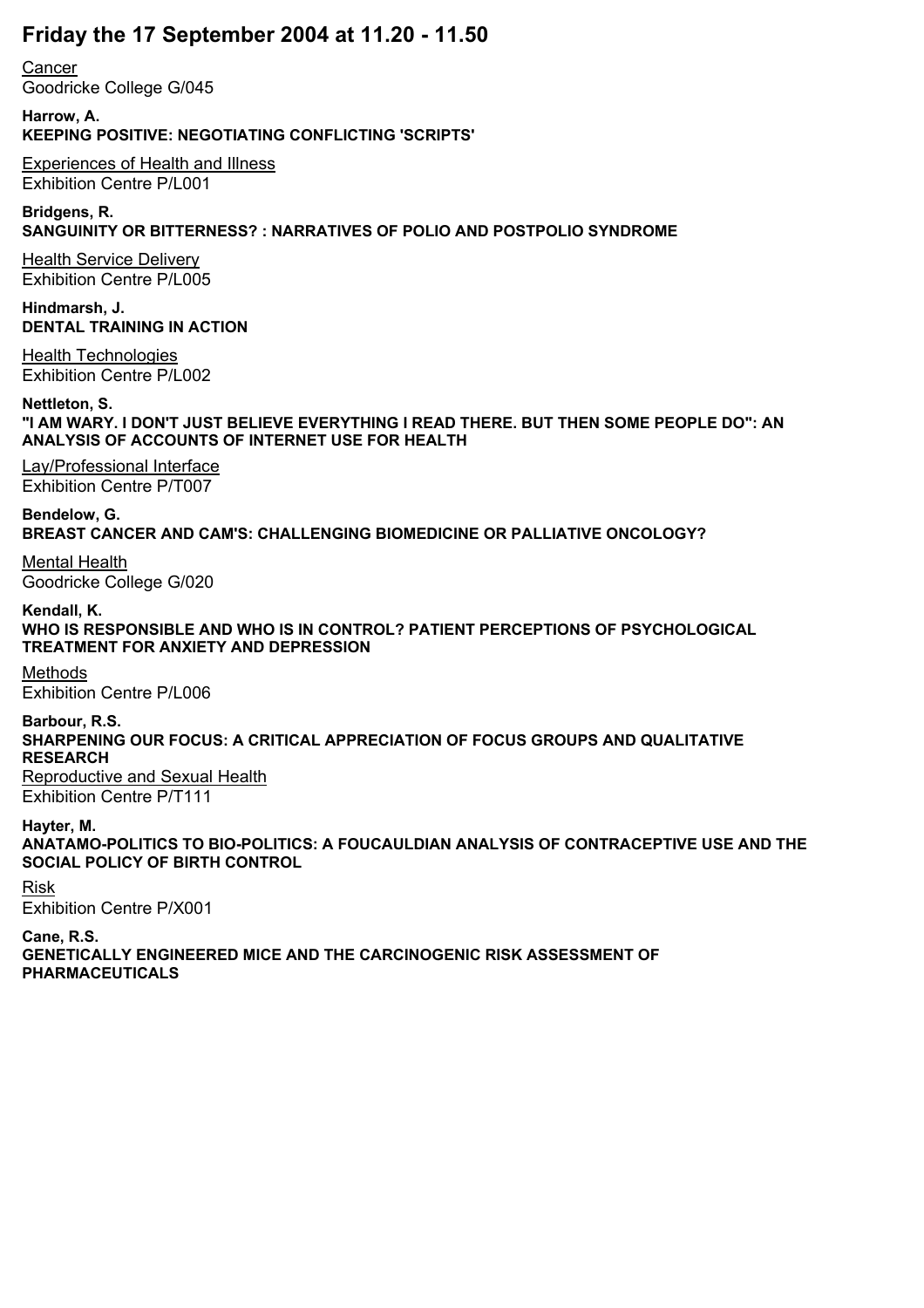### **Friday the 17 September 2004 at 11.55 - 12.25**

**Cancer** 

Goodricke College G/045

**Armstrong, N.**

**'I'D BE ABSOLUTELY AMAZED IF I GOT IT': HOW WOMEN DISCUSS THEIR RISK OF DEVELOPING CERVICAL CANCER**

Experiences of Health and Illness Exhibition Centre P/L001

**Jenkins, N.**

**"YOU CAN'T WRAP THEM UP IN COTTON WOOL": A COMPARISON OF PARENT AND CHILD ACCIDENT NARRATIVES**

Health Service Delivery Exhibition Centre P/L005

**Geoghegan, L. I NEED TO LIVE - I NEED A LIFE! REHABILITATION FOR TRAUMATIC BRAIN INJURY PATIENTS IN IRELAND Health Technologies** Exhibition Centre P/L002

**May, C. "BEING MORE MODERN": SHIFTING NOTIONS OF INNOVATION IN TELEHEALTHCARE**

Lay/Professional Interface Exhibition Centre P/T007

**Gibson, L. CHALLENGING THE PROFESSIONALISATION OF ALTERNATIVEMEDICINE: RE-INTEGRATION OF CARE AND HEALING THROUGH GENDER ANALYSIS**

Mental Health Goodricke College G/020

**Woodward, L. THE NEED TO BE RECOGNISED: LOCATING IDENTITY THROUGH DIAGNOSIS?**

Methods Exhibition Centre P/L006

**Prior, L. STUDYING THE LIFEWORLD OF THE HEAD INJURED**

Reproductive and Sexual Health Exhibition Centre P/T111

**Alderson, P. TIME IN THE NEONATAL UNIT**

Risk Exhibition Centre P/X001

**Bancroft, A. MINIMISING HARM, MANAGING RISK: RESILIENCE AND CONTINGENCY AMONG CHILDREN OF DRUG AND ALCOHOL MISUSERS**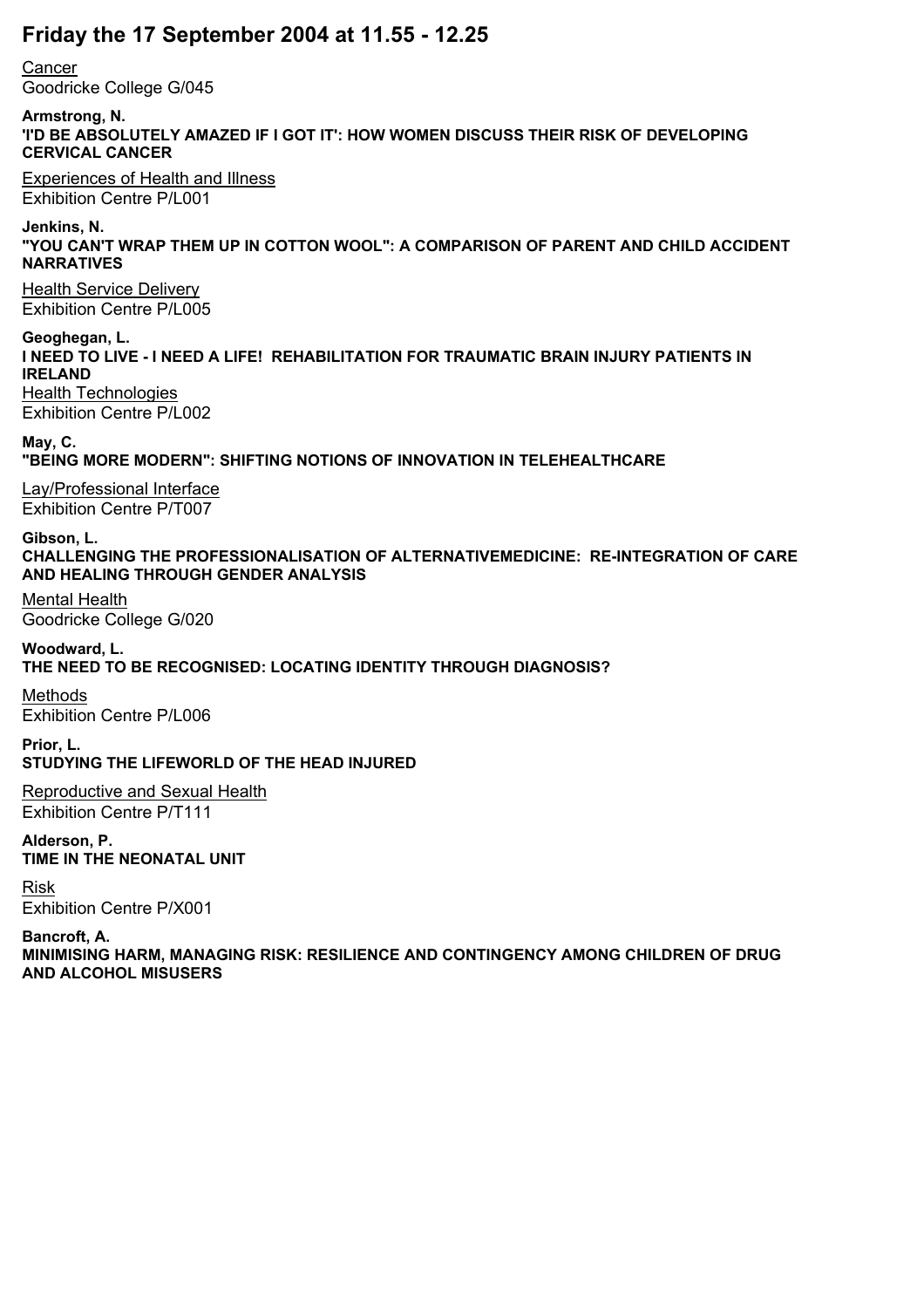## **Friday the 17 September 2004 at 12.30 - 13.30**

**Cancer** Goodricke College G/045

**Tritter, J. THE SOCIOLOGY OF CANCER STUDY GROUP**

Mental Health Goodricke College G/020

#### **Lewis, L. SOCIOLOGY OF MENTAL HEALTH STUDY GROUP**

**Teaching** Exhibition Centre P/L006

#### **van Teijlingen, E.R. TEACHING WORKSHOP: EDUCATING MEDICAL AND HEALTH CARE STUDENTS IN SOCIOLOGY**

**Human Reproduction** Exhibition Centre P/T111

#### **Earle, S. HUMAN REPRODUCTION STUDY GROUP**

Media Exhibition Centre P/T007

**Gaver, I. MEDIA WORKSHOP**

## **Friday the 17 September 2004 at 13.00 - 15.00**

ISA RC 15 Exhibition Centre P/L002

**Business meeting of the Research Committee on the Sociology of Health (RC 15)**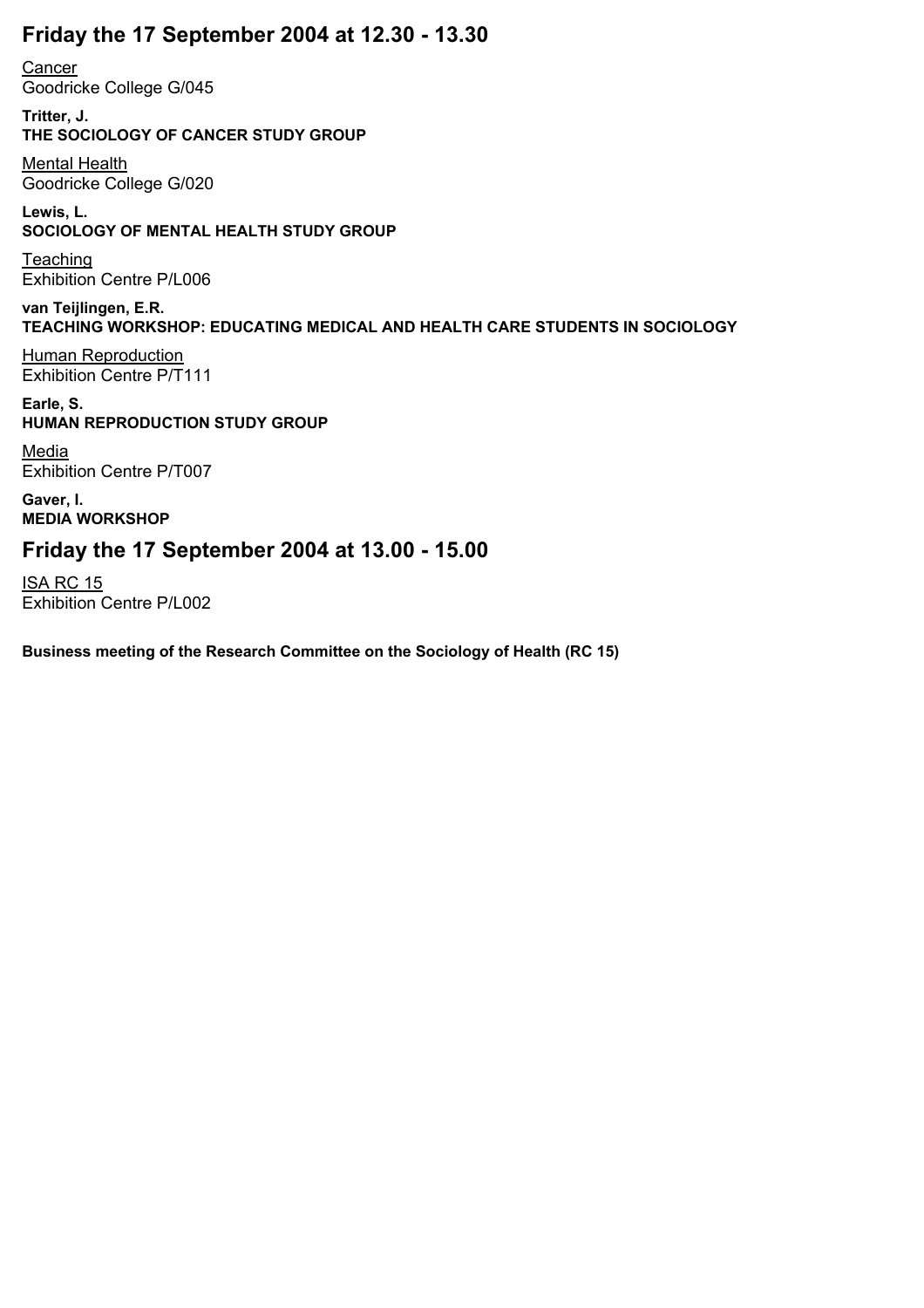## **Friday the 17 September 2004 at 14.00 - 14.30**

**Cancer** 

Goodricke College G/045

**Romano, V.**

**A COMPARATIVE CASE-STUDY BETWEEN ITALIAN AND ENGLISH HOSPICES: CULTURES FACING EACH OTHER**

**Ethnicity** Exhibition Centre P/L006

**Yu, J.**

**SEXUAL ATTITUDES OF BRITISH BORN CHINESE TEENAGERS**

Experiences of Health and Illness Exhibition Centre P/L001

**Badlan, K. AN EXPLORATION INTO THE LIFE EXPERIENCES OF YOUNG ADULTS LIVING WITH CYSTIC FIBROSIS**

**Genetics** Exhibition Centre P/T007

**Novas, C. 'LIVING WITH 'RISKY' GENES: THE INTERNET, SCIENCE AND THE CARE OF THE SELF**

Health Policy Goodricke College G/020

**Cox, D.**

**RACE AND HEALTH POLICY IN BIRMINGHAM - MANAGEMENT STRATEGIES AND RESPONSIBILITIES**

Health Service Delivery Exhibition Centre P/L005

**Wrede, S.**

**HOW THE FINNISH HEALTH CARE DIVISION OF LABOUR RESPONDS TO THE NEW PRACTICAL NURSE: CONTESTED PROFESSIONALISM OLD AND NEW**

**Inequalities** Exhibition Centre P/T111

**Warr, D.**

**NATURE-STRIPS AND POWER-LINES: THE SIGNIFICANCE OF PLACE IN HEALTH RESEARCH**

Theory Exhibition Centre P/X001

**McKie, L.**

**VIOLENCE IS BAD FOR YOUR HEALTH: THE IMPLICATIONS OF WAR AND TERRORISM FOR HEALTH AND HEALTH CARE**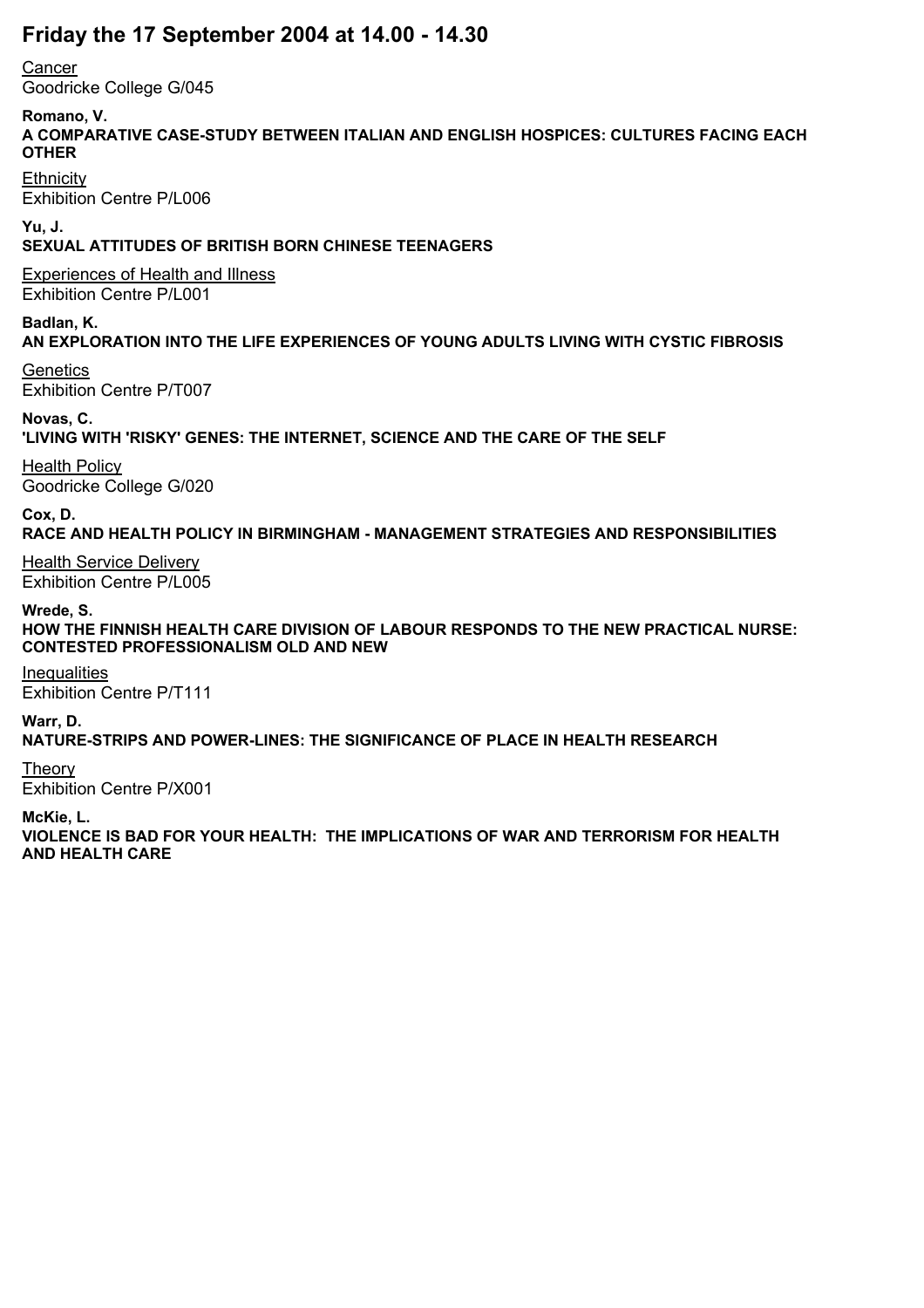## **Friday the 17 September 2004 at 14.35 - 15.05**

**Cancer** Goodricke College G/045

**Lanceley, A. THE MULTIDISCIPLINARY CANCER TEAM MEETING: AN ETHNOGRAPHIC STUDY**

**Ethnicity** Exhibition Centre P/L006

#### **Karlsen, S. WHAT'S IN A NAME? A QUANTITATIVE AND QUALITATIVE EXPLORATION OF PROCESSES UNDERLYING ETHNIC IDENTIFICATION**

Experiences of Health and Illness Exhibition Centre P/L001

**Lowton, K. RELATIVES' EXPERIENCES OF CARE GIVEN TO FAMILY MEMBERS WHO HAVE DIED FROM CYSTIC FIBROSIS Genetics** 

Exhibition Centre P/T007

**Wood, F. REPOSITIONING THE PATIENT: THE IMPLICATIONS OF BEING AT RISK**

Health Policy Goodricke College G/020

**Halfmann, D. THE MEDICALIZATION AND DEMEDICALIZATION OF ABORTION IN THE UNITED STATES AND BRITAIN**

Health Service Delivery Exhibition Centre P/L005

**Tjora, A.H. CONTINUOUS COMPETENCIES: INFORMATION AND KNOWLEDGE IN TELEPHONE-BASED HEALTH ADVICE SERVICES**

**Inequalities** Exhibition Centre P/T111

**Moffatt, S. A QUALITATIVE STUDY OF THE PERCEIVED IMPACT OF INCREASING RESOURCES THROUGH A WELFARE ADVICE SERVICE ACCESSED VIA PRIMARY CARE**

Theory Exhibition Centre P/X001

**Williams, S.J. THE MEDICALIZATION OF SLEEP? SOME FURTHER THOUGHTS AND REFLECTIONS**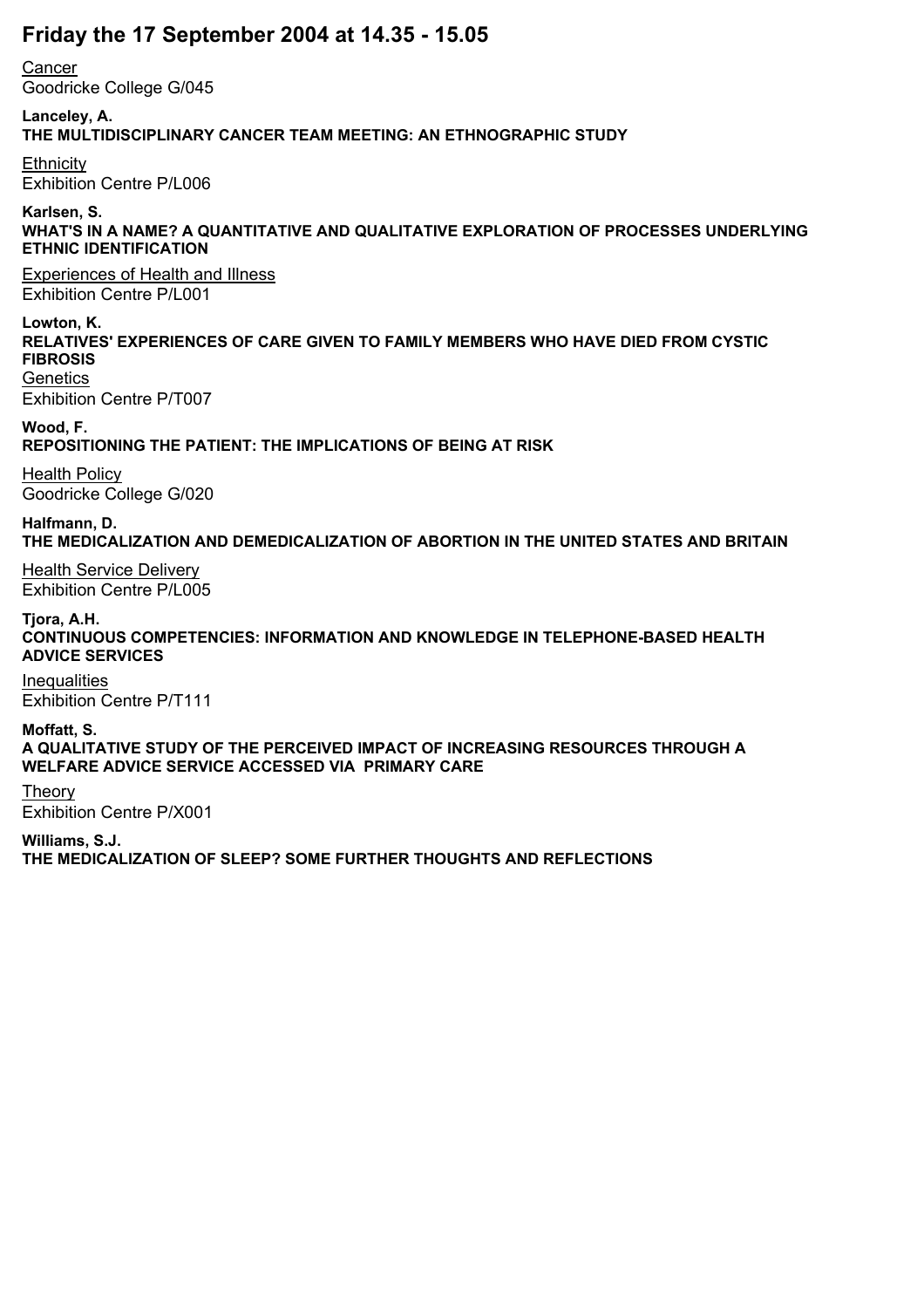## **Friday the 17 September 2004 at 15.10 - 15.40**

**Cancer** 

Goodricke College G/045

### **Fincham, L.**

### **SUPPORTIVE CARE: EXPERIENCES OF CANCER PATIENTS AND HEALTH CARE PROFESSIONALS**

**Ethnicity** Exhibition Centre P/L006

### **Greenhouse, F.**

**PRENATAL TESTING FOR THALASSAEMIA: MEETING THE NEEDS OF THE SOUTH ASIAN COMMUNITY IN THE UK**

Experiences of Health and Illness Exhibition Centre P/L001

**Nicholson, C. THE STORIFIATION OF EXPERIENCE: THE PERSONAL AND COLLECTIVE STRUCTURING WITHIN NARRATIVES OF THE DYING**

**Genetics** Exhibition Centre P/T007

**Featherstone, K. DYSMORPHOLOGY AND THE SPECTACLE OF THE CLINIC**

Health Policy Goodricke College G/020

**MacEachen, E. SUBTERRANEAN DISCOURSES IN OCCUPATIONAL HEALTH: THE TRANSLATION OF POLICY IN EVERYDAY WORKPLACE PRACTICE**

Health Service Delivery Exhibition Centre P/L005

**Elston, M.A. TELE-NURSING IN NHS DIRECT: MOVING UP OR PASSING THROUGH?**

**Inequalities** Exhibition Centre P/T111

**Macdonald, C. LIVE LONG IN SCOTLAND - THE RELATIVE CONTRIBUTION OF MEDICINE AND STANDARDS OF LIVING TO SCOTLANDS FALLING MORTALITY RATES**

RG15 and International Health Exhibition Centre P/L002

**Welch, N. THERE'S NO PLACE LIKE WORK**

**Theory** Exhibition Centre P/X001

**Ryan, S.S.**

**THE 'OWN', THE 'WISE' AND THE NOT SO WISE: MOTHERS OF LEARNING DISABLED CHILDREN AND GOFFMAN'S 'SYMPATHETIC OTHERS'**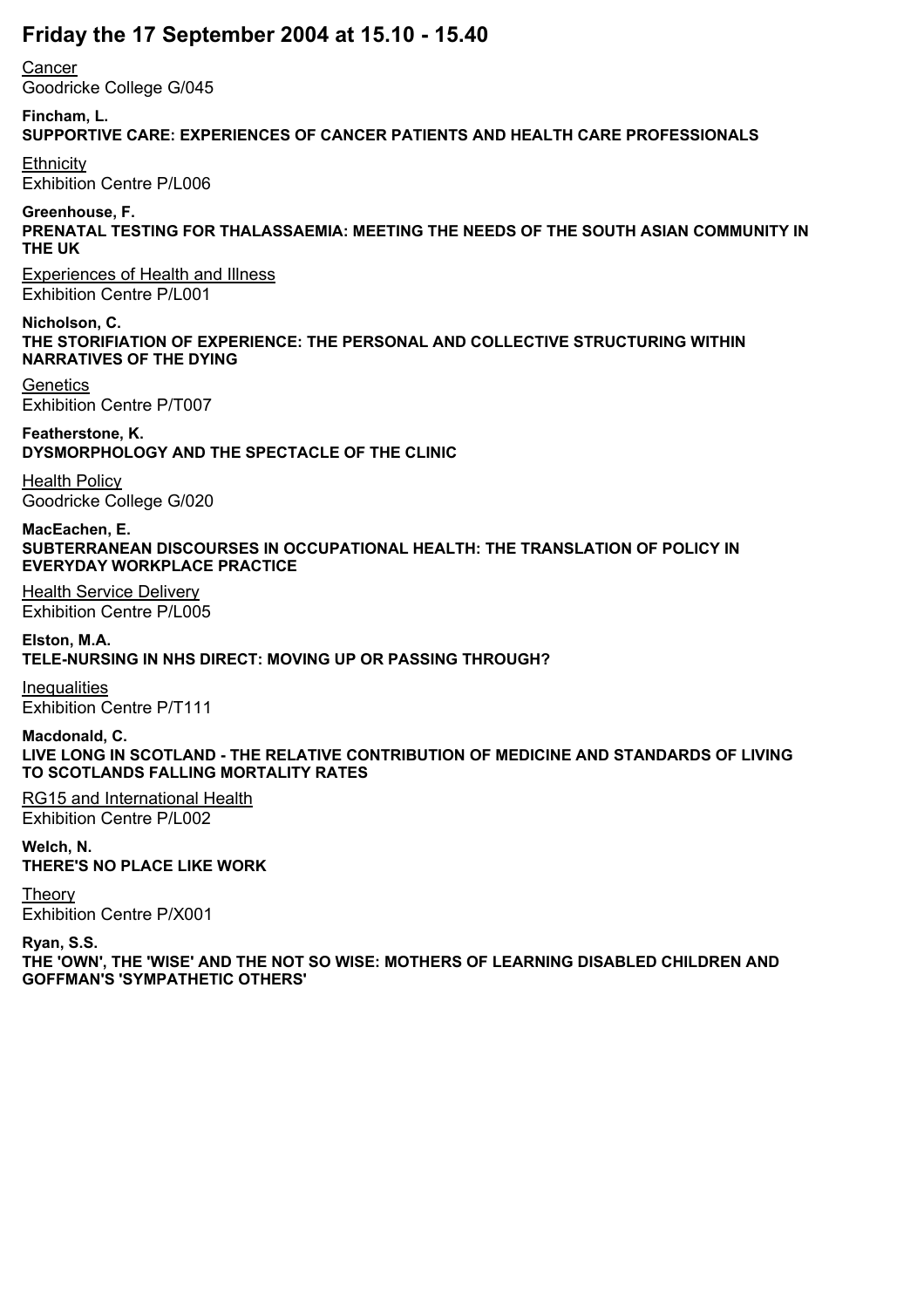# **Friday the 17 September 2004 at 15.45 - 16.15**

**Cancer** 

Goodricke College G/045

**Broom, A.**

**THE EMALE: PROSTATE CANCER, MASCULINITY AND ONLINE SUPPORT AS A CHALLENGE TO MEDICAL EXPERTISE**

**Ethnicity** Exhibition Centre P/L006

**Bradby, H. GOSSIP, STIGMA AND MENTAL HEALTH. BARRIERS TO CAMHS USE BY A MINORITY ETHNIC GROUP**

Experiences of Health and Illness Exhibition Centre P/L001

**Richardson, J.C. EXPERIENCING CHRONIC WIDESPREAD PAIN IN A FAMILY CONTEXT**

**Genetics** Exhibition Centre P/T007

**Gregory, M. FAMILY EXPERIENCES OF THE CLINIC: THE CASE OF DYSMORPHOLOGY**

Health Policy Goodricke College G/020

**You, S.F. HEALTH UNDER GLOBALISATION: GLOBAL INFLUENCES AND LESSONS IN THE TAIWANESE CASE**

Health Service Delivery Exhibition Centre P/L005

**Price, L.**

**TREATING THE CLOCK AND NOT THE PATIENT; WHY AMBULANCE PARAMEDICS THINK GOVERNMENT TARGETS ARE PUTTING PEOPLE AT RISK**

**Inequalities** Exhibition Centre P/T111

**Ariss, S. LOCATING THE 'PROBLEM' OF FREQUENT ATTENDANCE IN GENERAL PRACTICE**

RG15 and International Health Exhibition Centre P/L002

**Borowiec, A. HEALTH BEHAVIOUR OF THE MIDDLE CLASS VERSUS OCCUPATIONAL WORK**

Theory Exhibition Centre P/X001

**Olsvold, N.**

**IS OPPOSITION TO MEDICALIZATION POSSIBLE? A CASE OF TAKING ON THE EXPERTS**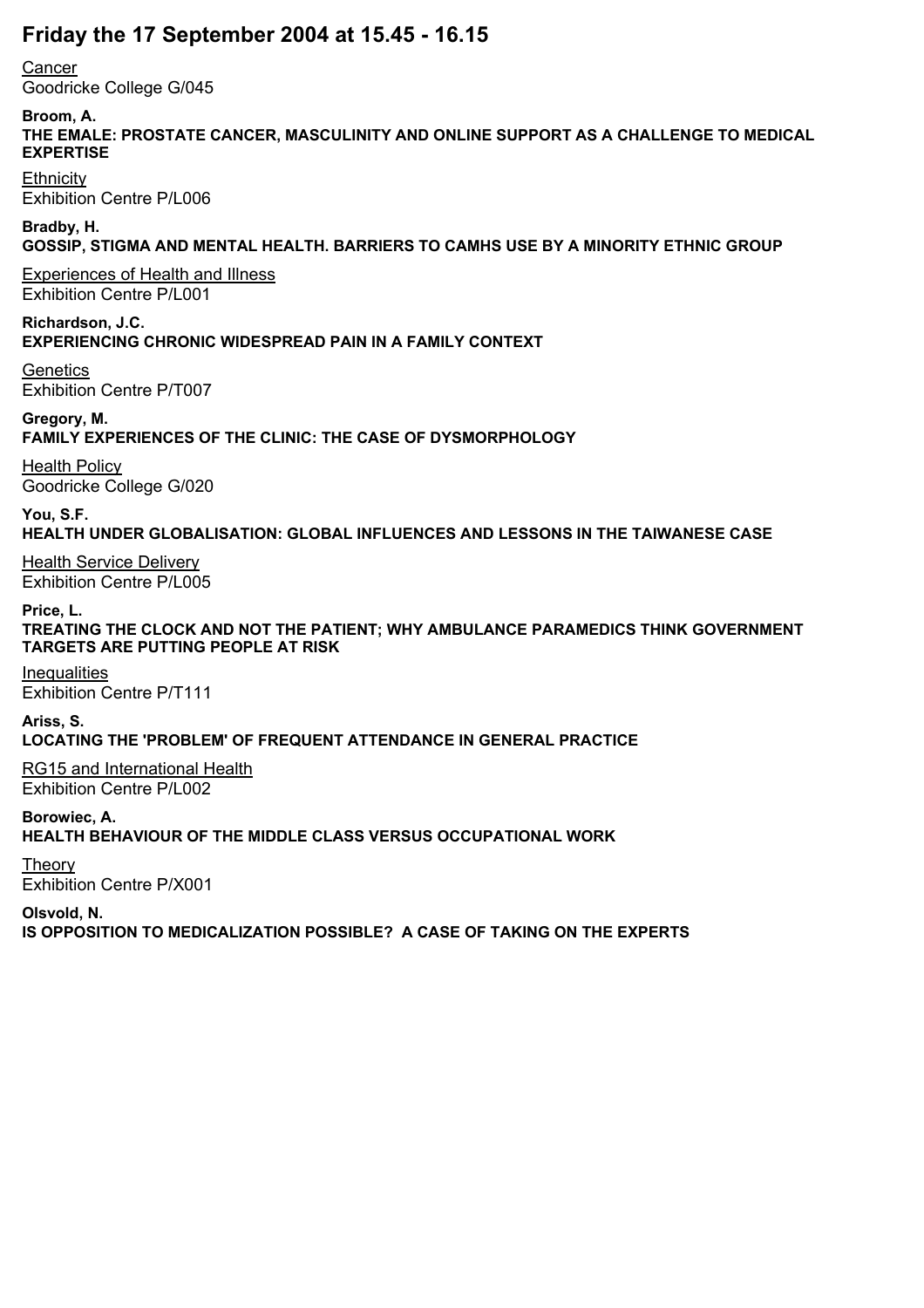## **Friday the 17 September 2004 at 16.00 - 17.00**

Poster

Exhibition Centre

### **Buckley, E.J.**

**THE EFFECTS OF COMMUNITY BASED SYPHILIS SCREENING AND HEALTH PROMOTION ON GAY MEN'S SEXUAL RISK TAKING BEHAVIOUR**

#### Poster

Exhibition Centre

#### **Panagos, M.**

**WORKING WITH YOUNG WOMEN AND YOUNG MEN: STUDENTS' VIEWS ON SEX AND RELATIONSHIPS EDUCATION PROGRAMME**

#### Poster

Exhibition Centre

#### **Ito, M.**

**THE EFFECTIVENESS OF STIGMA COPINGS OF PEOPLE WITH EPILEPSY IN JAPAN**

#### Poster

Exhibition Centre

#### **Stewart, S.**

**THE NEW ZEALAND MIDWIVES' EMAIL GROUP: HOW AN EMAIL DISCUSSION GROUP WORKS FOR HEALTH PROFESSIONALS**

#### Poster

Exhibition Centre

## **Williams, C.**

**FRAMING THE FETUS IN MEDICAL WORK: REPRESENTATIONS AND PRACTICES**

#### Poster

Exhibition Centre

#### **Clayton, J.**

**PROFESSIONALS' PERCEPTIONS OF THE IMPORTANCE OF JOINT WORKING IN TACKLING HEALTH INEQUALITIES IN A LONDON BOROUGH**

# Poster

Exhibition Centre

### **Allen, K.**

**MANAGING THE BODY: HEALTH AND THE EXPERIENCE OF CHLDREN WITH PRADER-WILLI SYNDROME**

## Poster

Exhibition Centre

# **Fitzpatrick, P.**

**DRIVING UNDER THE INFLUENCE OF DRUGS IN THE REPUBLIC OF IRELAND: RESULTS OF A NATIONWIDE SURVEY**

#### Poster Exhibition Centre

### **Nielsen, A.B.S.**

**THE EFFECT OF STRUCTURED PERSONAL DIABETES CARE IN GENERAL PRACTICE ON GLUCOSE LEVEL IS LIMITED TO WOMEN**

# Poster

Exhibition Centre

### **Kinn, S.**

**WHAT ARE PATIENT CENTRED OUTCOMES? A REVIEW OF THE LITERATURE**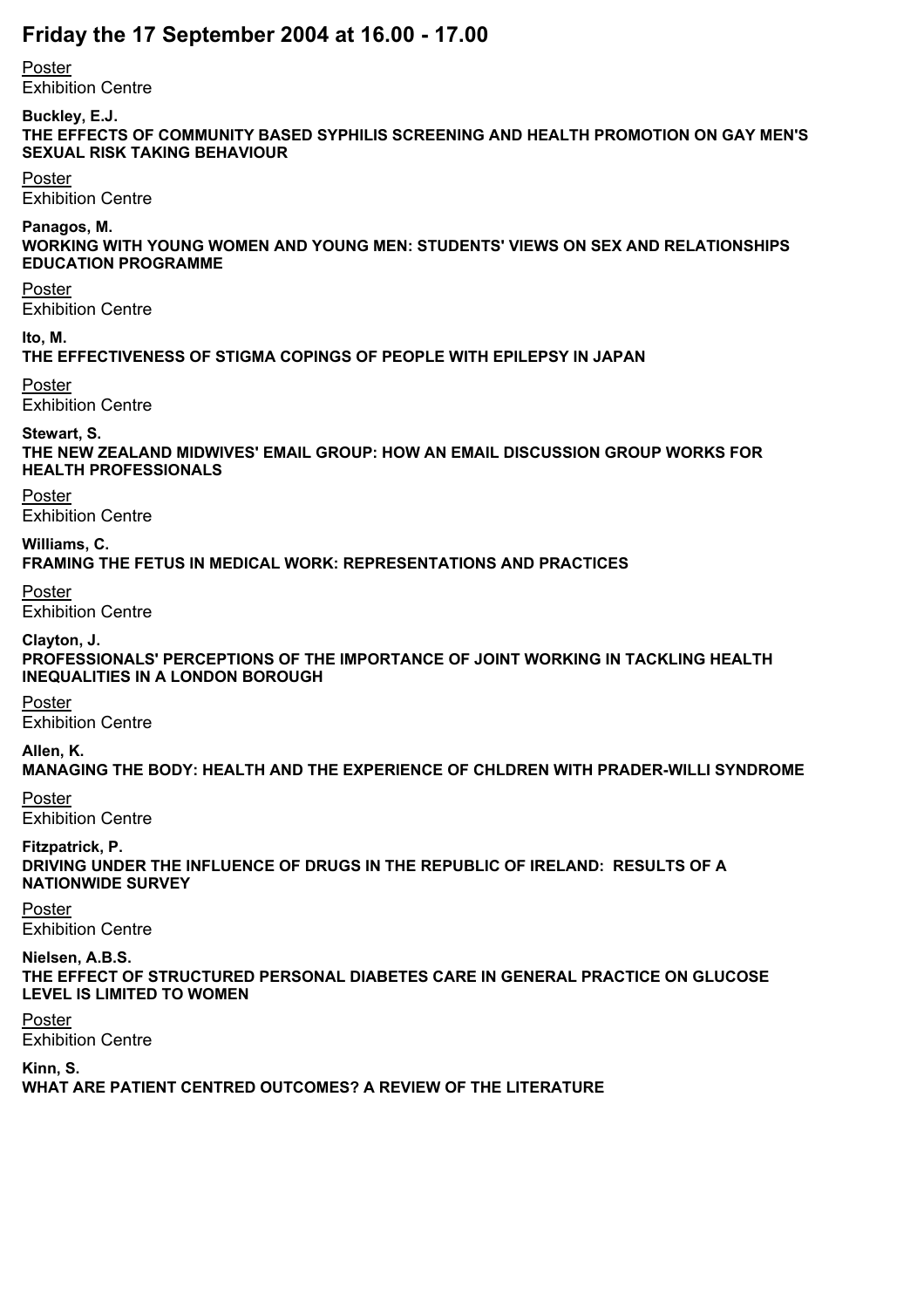Poster Exhibition Centre

**Mobasheri, M. OBESITY AND OVERVEIGHT IN POOR PEOPLE**

Poster Exhibition Centre

**Bullers, S. ETHNIC, SEX, AND COHORT DIFFERENCES IN DRINKING NORMS IN THE U.S.**

Poster Exhibition Centre

**Vivat, B. CONTROLLING CARING**

Poster Exhibition Centre

**Philpin, S.M. THE USE OF RITUAL TO DEAL WITH ANOMALY IN AN INTENSIVE THERAPY UNIT (ITU)**

Poster Exhibition Centre

**Fernandez, J.**

**AN ANALYSIS OF THE EFFECTS OF CULTURAL DIFFERENCE IN DRUG USE IN EMERGING ETHNIC GROUPS** Poster

Exhibition Centre

**Ruston, A. VOLUNTARY AND STATUTORY SECTOR PARTNERSHIPS IN THE PREVENTION OF CHD: CAN 'COMPACTS' ADDRESS THE BARRIERS TO JOINT WORKING**

Poster Exhibition Centre

**Prout, H. BARRIERS TO INFLUENZA IMMUNISATION IN OLDER PEOPLE**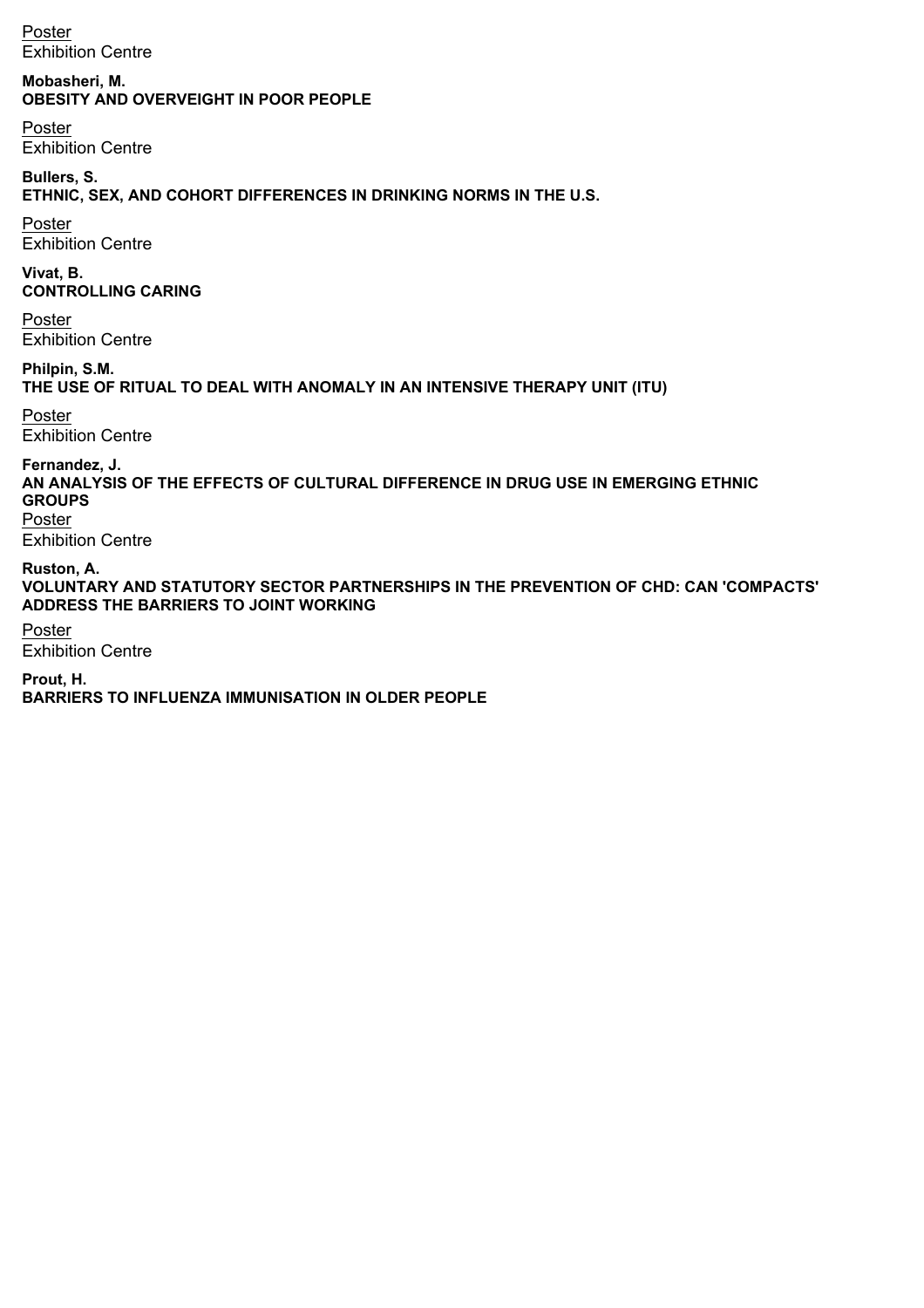## **Friday the 17 September 2004 at 16.20 - 16.50**

**Cancer** 

Goodricke College G/045

#### **Reid, R.L.**

### **BREAST CANCER IN THE MEDIA: WHAT DOES IT MEAN FOR WOMEN WITH A FAMILY HISTORY?**

**Ethnicity** Exhibition Centre P/L006

#### **Ismail, H. SOUTH ASIANS AND EPILEPSY: UNDERSTANDING HEALTH EXPERIENCES, NEEDS AND BELIEFS**

Experiences of Health and Illness Exhibition Centre P/L001

#### **Fitzpatrick, P.**

**ERECTILE DYSFUNCTION: PREVALENCE AND IMPACT ON QUALITY OF LIFE IN A MALE DIABETIC POPULATION**

**Genetics** Exhibition Centre P/T007

**Weiner, K. WHAT HAPPENS WHEN A GENETIC CONDITION LEADS TO A COMMON AND TREATABLE DISEASE? PATIENT CONSTRUCTIONS OF FH**

Health Policy Goodricke College G/020

**Wong, Y.F. SARS, QUARANTINE AND CIVIL DISOBEDIENCE: A CASE STUDY OF THE SHUTDOWN OF HEPING HOSPITAL OF 2003**

Health Service Delivery Exhibition Centre P/L005

**James. V. NURSING AND PHARMACY PRESCRIBING IN THE UK: A COMPARISON OF PROFESSIONAL CHANGE**

**Inequalities** Exhibition Centre P/T111

**McDonough, P. TIME ON MY SIDE? LIFE COURSE TRAJECTORIES OF POVERTY AND HEALTH**

RG15 and International Health Exhibition Centre P/L002

**Berg, C.**

**DIVERSITY OF YOUNG PEOPLE AND ACCESS TO WELL-BEING FIRST RESULTS FROM HBSC-STUDY SECONDARY ANALYSIS AND REPLICATION STUDIES**

**Theory** Exhibition Centre P/X001

**Graham, R.**

**MAKING THE BEST OF A BAD JOB: CRITIQUE AND THE SOCIOLOGY OF HEALTH AND ILLNESS**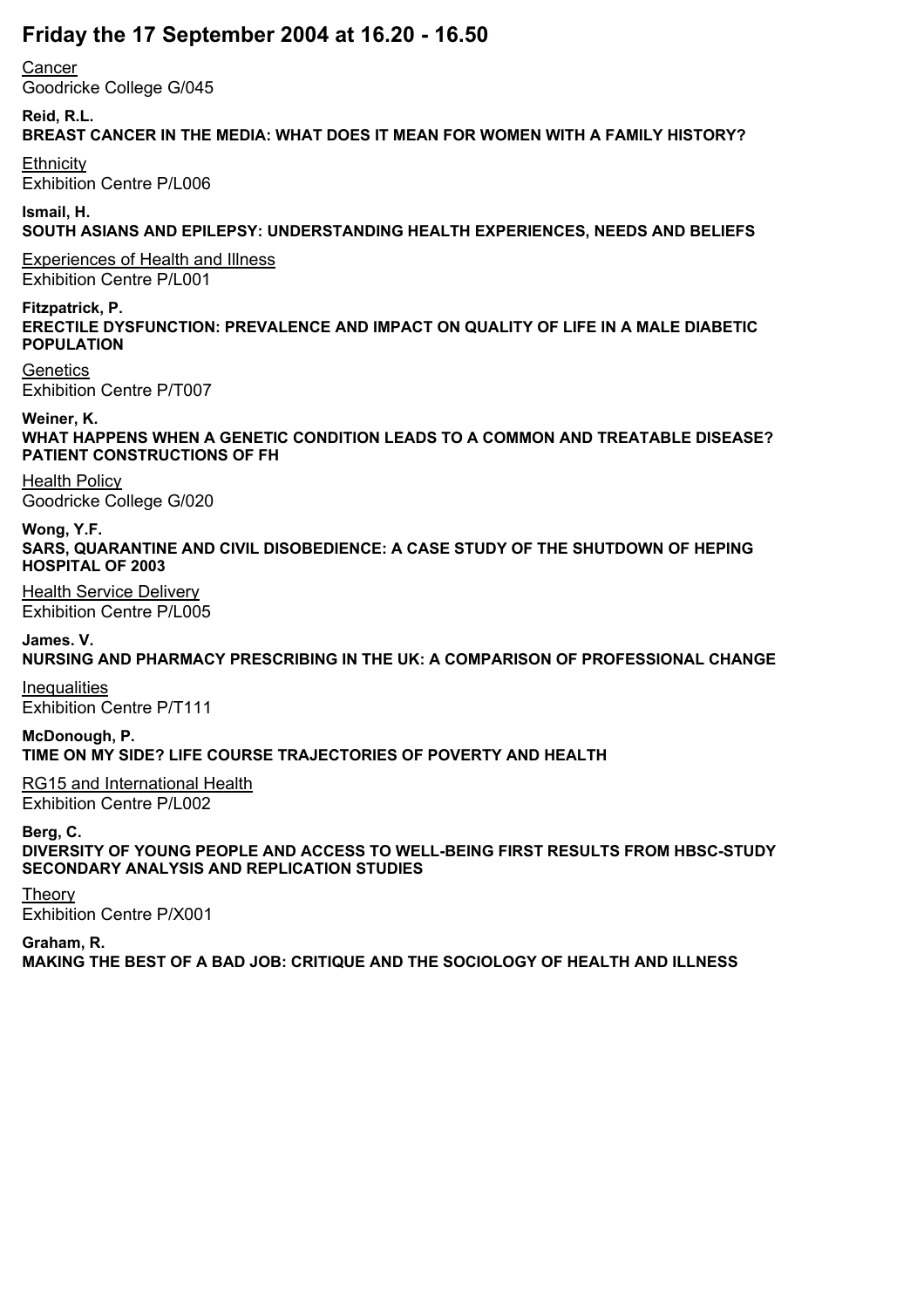# **Friday the 17 September 2004 at 16.55 - 17.25**

**Cancer** 

Goodricke College G/045

**Seale, C.**

**NEW DIRECTIONS FOR CRITICAL INTERNET HEALTH STUDIES: REPRESENTING CANCER EXPERIENCE ON THE WEB**

**Ethnicity** Exhibition Centre P/L006

**Mulholland, J. MANAGING DIFFERENCE IN SEX THERAPY PRAXIS: THE TENSIONS OF MULTICULTURALISM**

Experiences of Health and Illness Exhibition Centre P/L001

**Watson, E. "HOPE VERSUS PROGNOSIS". THE PARTNERS EXPERIENCES OF LIVING WITH HEART FAILURE**

**Genetics** Exhibition Centre P/T007

**Pilnick, A. "IT'S SOMETHING FOR YOU BOTH TO THINK ABOUT": INFORMED CHOICE IN NUCHAL TRANSLUCENCY SCREENING FOR DOWN'S SYNDROME**

Health Policy Goodricke College G/020

**Eyers, I. TIME TO CARE. TIME AS A RESOURCE IN THE PROVISION OF CARE**

Health Service Delivery Exhibition Centre P/L005

**Charles-Jones, H. JUST BY LOOKING, JUST BY LISTENING: TELEPHONE TRIAGE AND THE EXTENSION OF NURSES' EXPERTISE AND IDENTITY**

**Inequalities** Exhibition Centre P/T111

**O'Neill, D. THE HIDDEN POPULATION OF PEOPLE WITH LEARNING DISABILITY: AN EXAMPLE OF INTEGRATION OR A MAJOR UNMET NEED?**

RG15 and International Health Exhibition Centre P/L002

**De Maio, F. THE SOCIAL GRADIENT IN HEALTH IN ARGENTINA: EVIDENCE FROM THE 2001 ENCUESTA DE CONDICIONES DE VIDA (SURVEY OF LIVING CONDITIONS)**

Theory Exhibition Centre P/X001

**Dwan, K.**

**THEORISATION AND EMPIRICAL VERIFICATION OF "THE PROFESSIONAL IDEAL"**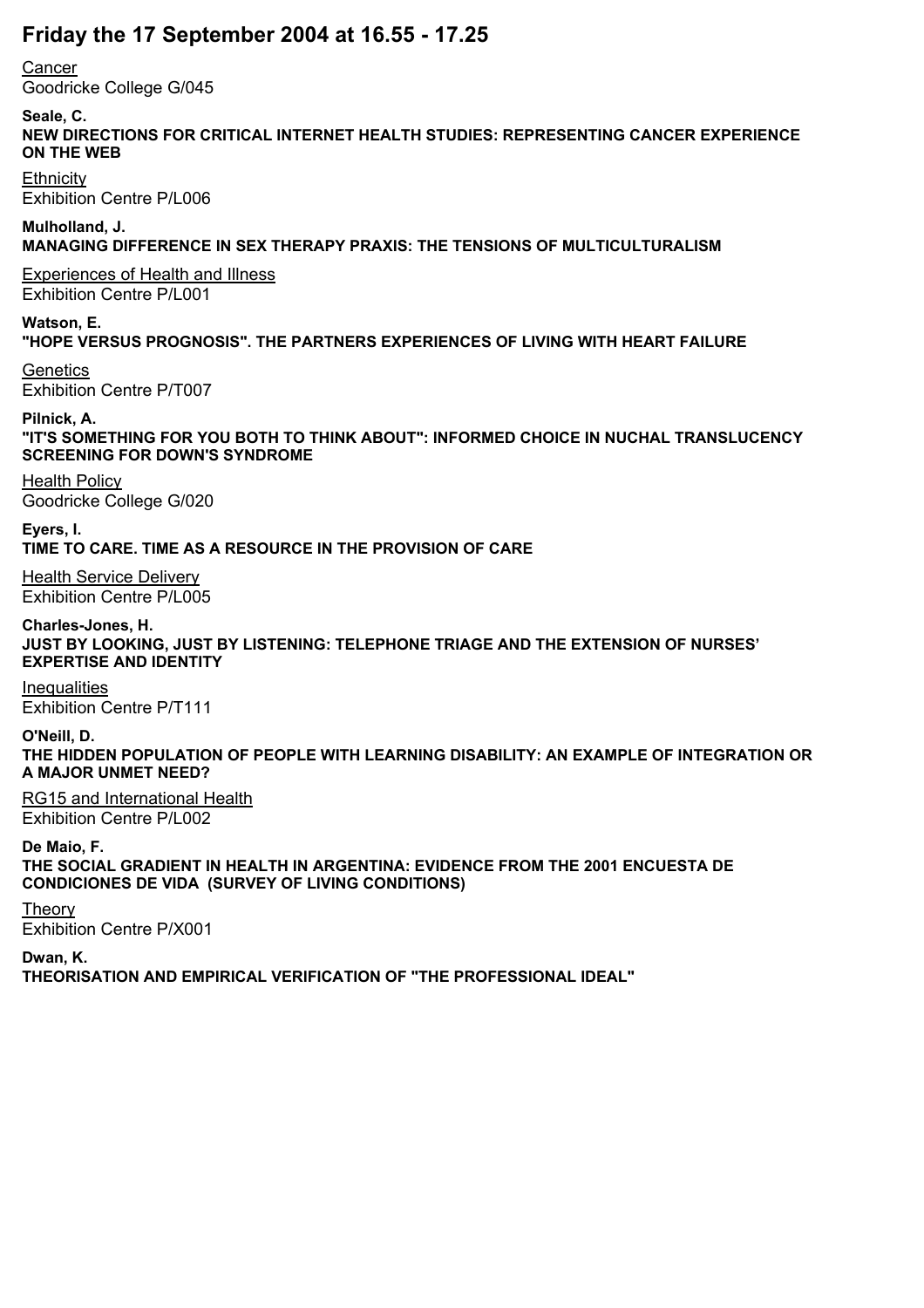## **Saturday the 18 September 2004 at 09.00 - 09.30**

**Ethics** Exhibition Centre P/X001

**Wiles, R. RESEARCHING RESEARCHERS: LESSONS FOR RESEARCH ETHICS**

Gender Goodricke College G/045

**Kuhlmann, E. MAINSTREAMING GENDER INTO THE PROGRAMS FOR CHD - NEW STRATEGIES TO IMPROVE QUALITY OF CARE IN GERMANY**

**Genetics** Exhibition Centre P/T007

**Cunningham-Burley, S. CONSTRUCTING THE MORAL ARENA IN FOCUS GROUP DISCUSSIONS ABOUT GENETICS**

Health Service Delivery Exhibition Centre P/L005

**Edgley, A. DRUGS OF CHOICE: REGULATING ACCESS TO STATINS**

**Inequalities** Exhibition Centre P/T111

**Holland, P. WHAT ARE THE SOCIAL AND ECONOMIC CONSEQUENCES OF CHRONIC ILLNESS? A COMPARISON OF FINDINGS FROM BRITAIN AND SWEDEN**

Lay/Professional Interface Exhibition Centre P/L001

**Wilkinson, C. 'DIALOGUE MATTERS?' HOW SCIENTISTS, MEDICAL PROFESSIONALS AND JOURNALISTS VIEW COMMUNICATION TO BROADER PUBLICS**

Mental Health Goodricke College G/020

**Arnado, J. MENTAL HEALTH AND COPING BEHAVIOR OF INTERNALLY DISPLACED WOMEN IN SOUTHERN PHILIPPINES** Methods

Exhibition Centre P/L006

**Ettorre, E. THE CONTRIBUTION OF AUTOETHNOGRAPHY TO MEDICAL SOCIOLOGY: TELLING AND FEELING WITH ILLNESS STORIES**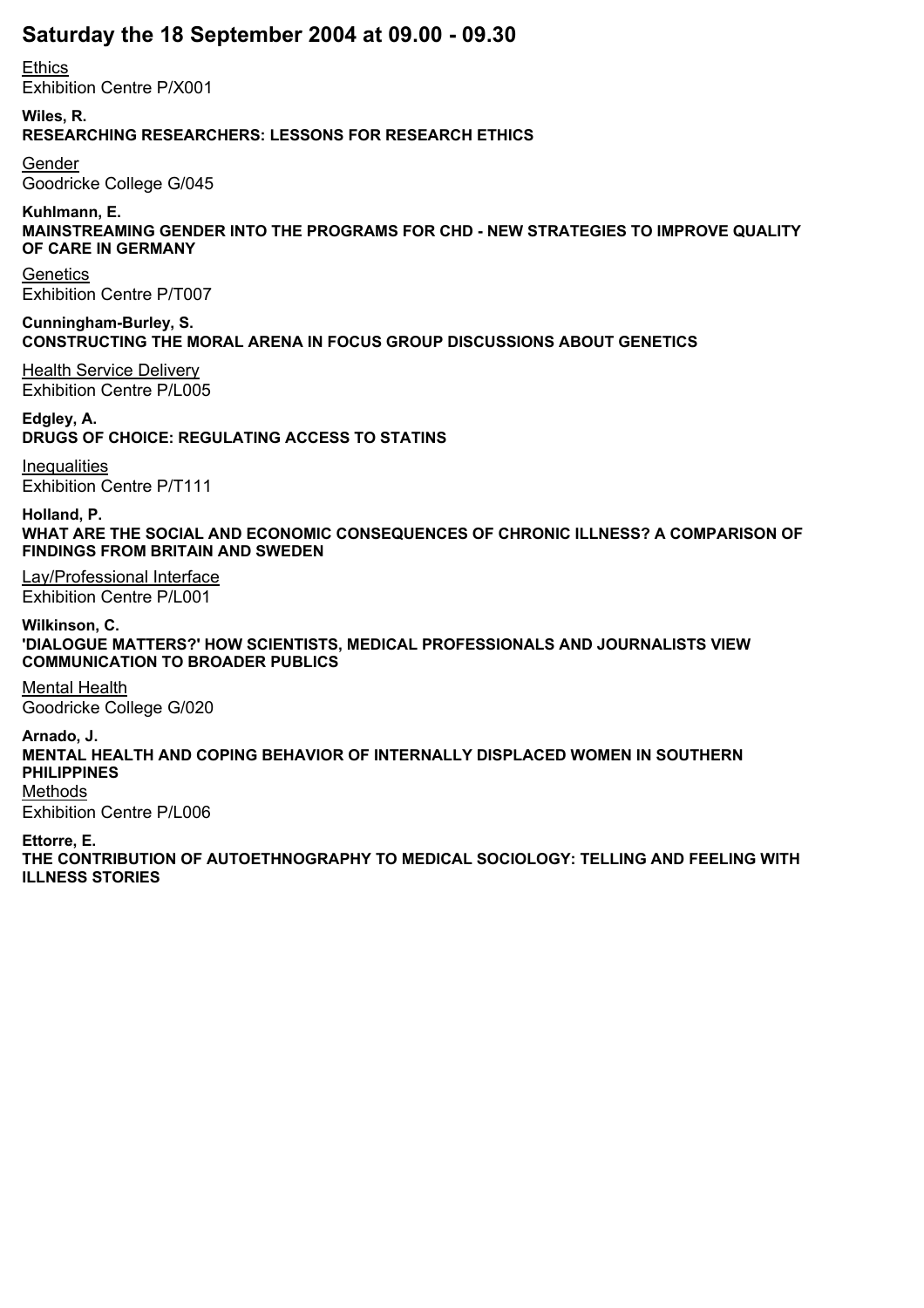### **Saturday the 18 September 2004 at 09.40 - 10.10**

**Ethics** Exhibition Centre P/X001

**Budge, F. ORPHANED ETHICS FOR ORPHAN DISEASES?**

Gender Goodricke College G/045

**Green, E. LANGUAGE ISN'T THE ONLY BARRIER: THE INTERPLAY OF GENDER ETHNICITY AND CULTURE IN THE COMMUNICATION PROCESS**

**Genetics** Exhibition Centre P/T007

**Martin, P.A. THE PROMISE OF GENOMIC MEDICINE: THE TRIUMPH OF HOPE OVER EXPERIENCE?**

Health Service Delivery Exhibition Centre P/L005

**Dingwall, R. IN THE HEAT OF THE NIGHT: 'LA CANICULE', SCIENCE AND ORGANIZATIONAL FAILURES**

Health Technologies Exhibition Centre P/L002

**Carmel, S. KNOWLEDGE AND PRACTICE: THE CRAFT OF HIGH TECHNOLOGY MEDICINE**

Inequalities Exhibition Centre P/T111

**Attree, P.M. CHILDHOOD DISADVANTAGE AND HEALTH INEQUALITIES: PARENTS' PERSPECTIVES ON 'MANAGING' POVERTY**

Lay/Professional Interface Exhibition Centre P/L001

**McDonach, E. STAKEHOLDER INVOLVEMENT IN DEVELOPING DIABETES SERVICES: RHETORIC AND REALITY**

Mental Health Goodricke College G/020

**Jordan, J. CAN THE CONCEPT OF SOCIAL CAPITAL ADVANCE UNDERSTANDING OF THE OCCURRENCE OF SUICIDE AND DELIBERATE SELF-HARM?**

Methods Exhibition Centre P/L006

**Audrey, S.**

**IMPLEMENTING PROCESS EVALUATION WITHIN A RANDOMISED CONTROLLED TRIAL TO EVALUATE A SCHOOL-BASED, PEER-LED SMOKING INTERVENTION**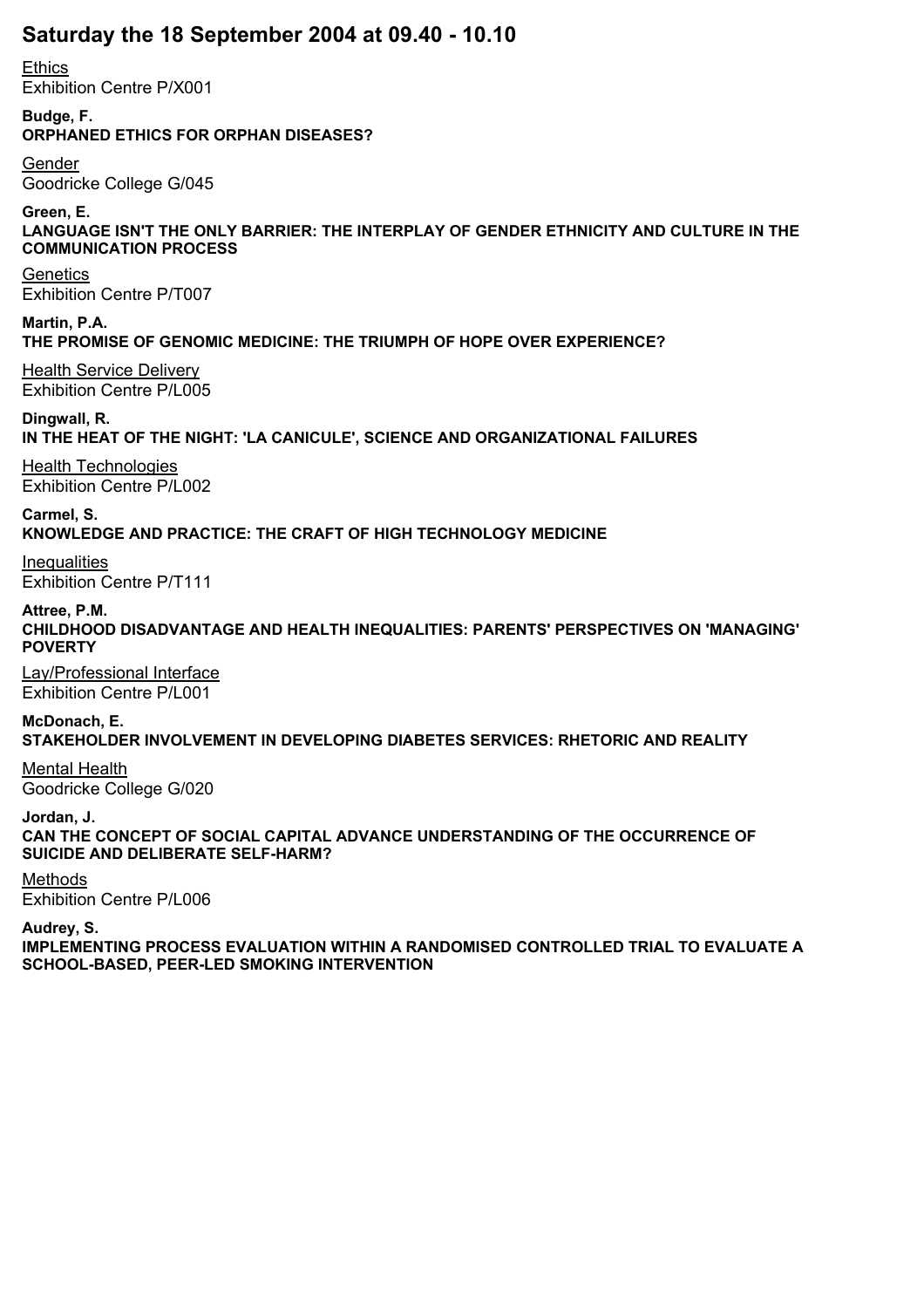### **Saturday the 18 September 2004 at 10.20 - 10.50**

**Ethics** 

Exhibition Centre P/X001

**Murtagh, M.J.**

**AUTONOMY, FREEDOM AND RESPECT IN THE PATIENT AND PUBLIC INVOLVEMENT AGENDA: PRODUCING THE ACTIVE AGEING SELF**

Gender

Goodricke College G/045

**Brady, G.**

**TEENAGE PREGANCY AND YOUNG PARENTHOOD: LINKING RESEARCH TO PRACTICE AND PRACTICE TO RESEARCH**

**Genetics** Exhibition Centre P/T007

**McNamara, B. BETWEEN RISK AND TRUST: CREATING A POPULATION GENETIC DATABASE**

Health Service Delivery Exhibition Centre P/L005

**Riska, E. DIVERGENT PATHS IN U.S. AND FINNISH CHILD AND MATERNAL HEALTH: THE IMPACT OF THE ROCKEFELLER FOUNDATION**

Health Technologies Exhibition Centre P/L002

**Rapley, T. THE CURIOUS CASE OF ABI: DISCOVERING, LOSING AND FINDING ALCOHOL BRIEF INTERVENTIONS**

**Inequalities** Exhibition Centre P/T111

**Phillips, R. THE CONCEPT OF 'COMMUNITY CAPACITY BUILDING' AND ITS IMPACT ON HEALTH**

Lay/Professional Interface Exhibition Centre P/L001

**Coleman, C. EXPLAINING OF THE ABSENCE OF THE LAY VOICE IN PUBLIC HEALTH THROUGH SOCIOLOGICAL THEORIES OF HEALTHCARE**

Mental Health Goodricke College G/020

**Davies, J.P. ILLNESS AETIOLOGIES AND THE SUSTAINING OF CULTURAL TRADITONS**

Methods Exhibition Centre P/L006

**Holliday, J. PEER NOMINATION AS A METHOD OF SELECTING SOCIALLY INFLUENTIAL YOUNG PEOPLE FOR PEER-LED HEALTH PROMOTION: A SOCIAL NETWORK PERSPECTIVE**